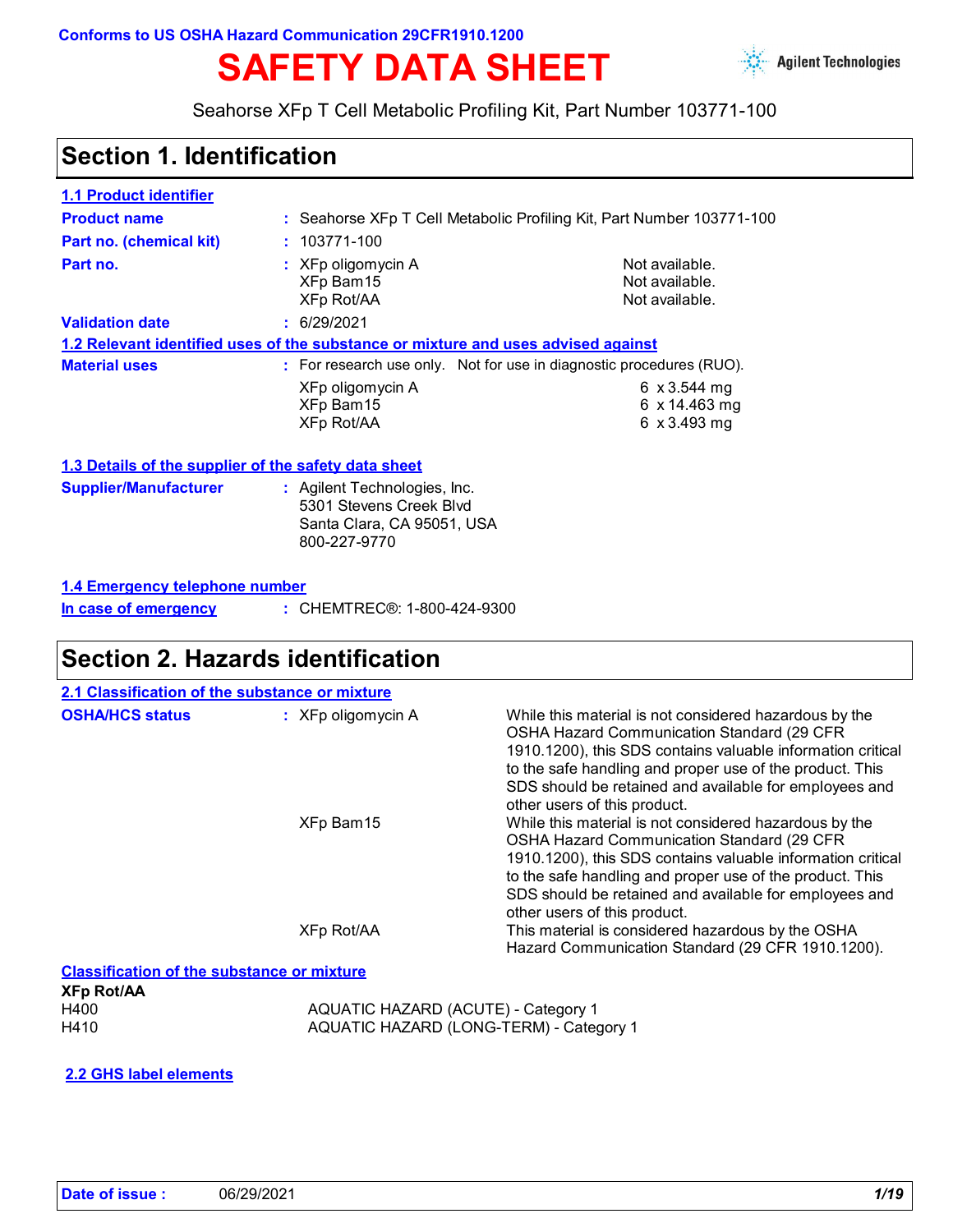# **Section 2. Hazards identification**

| <b>Hazard pictograms</b>                   | $:$ XFp Rot/AA                                       |                                                                                                                                                                           |
|--------------------------------------------|------------------------------------------------------|---------------------------------------------------------------------------------------------------------------------------------------------------------------------------|
| <b>Signal word</b>                         | : XFp oligomycin A<br>XFp Bam15<br><b>XFp Rot/AA</b> | No signal word.<br>No signal word.<br>Warning                                                                                                                             |
| <b>Hazard statements</b>                   | : XFp oligomycin A<br>XFp Bam15<br><b>XFp Rot/AA</b> | No known significant effects or critical hazards.<br>No known significant effects or critical hazards.<br>H410 - Very toxic to aquatic life with long lasting<br>effects. |
| <b>Precautionary statements</b>            |                                                      |                                                                                                                                                                           |
| <b>Prevention</b>                          | : XFp oligomycin A<br>XFp Bam15<br><b>XFp Rot/AA</b> | Not applicable.<br>Not applicable.<br>P273 - Avoid release to the environment.                                                                                            |
| <b>Response</b>                            | : XFp oligomycin A<br>XFp Bam15<br>XFp Rot/AA        | Not applicable.<br>Not applicable.<br>P391 - Collect spillage.                                                                                                            |
| <b>Storage</b>                             | : XFp oligomycin A<br>XFp Bam15<br><b>XFp Rot/AA</b> | Not applicable.<br>Not applicable.<br>Not applicable.                                                                                                                     |
| <b>Disposal</b>                            | : XFp oligomycin A<br>XFp Bam15<br><b>XFp Rot/AA</b> | Not applicable.<br>Not applicable.<br>P501 - Dispose of contents and container in<br>accordance with all local, regional, national and<br>international regulations.      |
| <b>Supplemental label</b><br>elements      | : XFp oligomycin A<br>XFp Bam15<br><b>XFp Rot/AA</b> | None known.<br>None known.<br>None known.                                                                                                                                 |
| 2.3 Other hazards                          |                                                      |                                                                                                                                                                           |
| <b>Hazards not otherwise</b><br>classified | : XFp oligomycin A<br>XFp Bam15<br>XFp Rot/AA        | None known.<br>None known.<br>None known.                                                                                                                                 |

# **Section 3. Composition/information on ingredients**

| <b>Substance/mixture</b> | $\therefore$ XFp oligomycin A | Mixture |
|--------------------------|-------------------------------|---------|
|                          | XFp Bam15                     | Mixture |
|                          | XFp Rot/AA                    | Mixture |

| <b>Ingredient name</b>                                                                                                                                                            | $\frac{9}{6}$        | <b>CAS number</b>                 |
|-----------------------------------------------------------------------------------------------------------------------------------------------------------------------------------|----------------------|-----------------------------------|
| <b>XFp oligomycin A</b><br>Sodium chloride                                                                                                                                        | צ≥                   | 7647-14-5                         |
| <b>XFp Bam15</b><br>Sodium chloride                                                                                                                                               | ≤5                   | 7647-14-5                         |
| <b>XFp Rot/AA</b><br>Sodium chloride<br>Antimycin A<br>$(2R, 6aS, 12aS) - 1, 2, 6, 6a, 12, 12a$ -hexahydro-2-isopropenyl-<br>8,9-dimethoxychromeno[3,4-b]furo[2,3-h]chromen-6-one | ึ ≤5<br>≤0.1<br>≤0.1 | 7647-14-5<br>1397-94-0<br>83-79-4 |

Any concentration shown as a range is to protect confidentiality or is due to batch variation.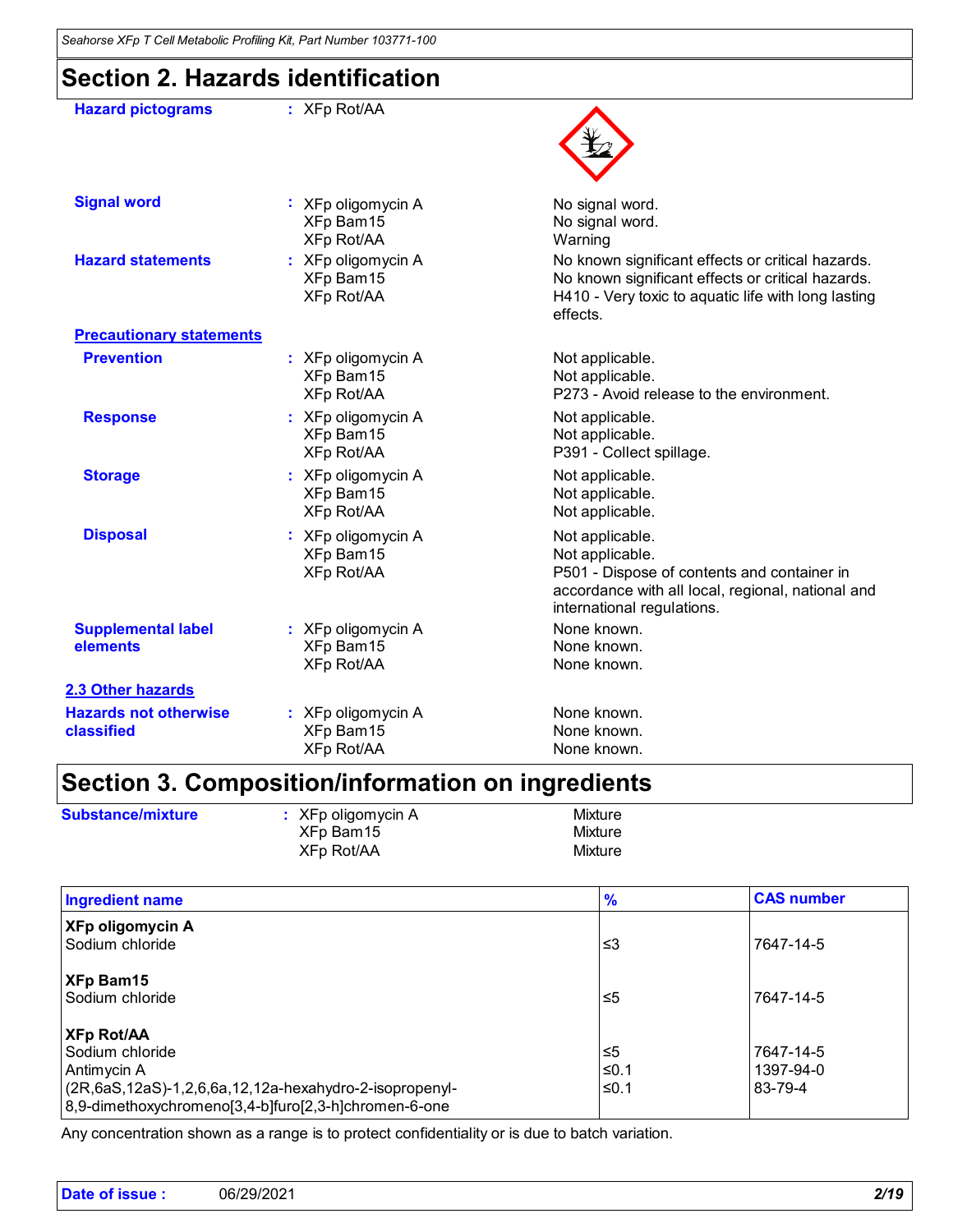# **Section 3. Composition/information on ingredients**

**There are no additional ingredients present which, within the current knowledge of the supplier and in the concentrations applicable, are classified as hazardous to health or the environment and hence require reporting in this section.**

**Occupational exposure limits, if available, are listed in Section 8.**

### **Section 4. First aid measures**

|                     | 4.1 Description of necessary first aid measures |                                                                                                                                                                                                                                                                                                                                                                                                                                                                                                                                                                                                                                            |
|---------------------|-------------------------------------------------|--------------------------------------------------------------------------------------------------------------------------------------------------------------------------------------------------------------------------------------------------------------------------------------------------------------------------------------------------------------------------------------------------------------------------------------------------------------------------------------------------------------------------------------------------------------------------------------------------------------------------------------------|
| <b>Eye contact</b>  | : XFp oligomycin A<br>XFp Bam15<br>XFp Rot/AA   | Immediately flush eyes with plenty of water,<br>occasionally lifting the upper and lower eyelids.<br>Check for and remove any contact lenses. Get<br>medical attention if irritation occurs.<br>Immediately flush eyes with plenty of water,<br>occasionally lifting the upper and lower eyelids.<br>Check for and remove any contact lenses. Get<br>medical attention if irritation occurs.<br>Immediately flush eyes with plenty of water,<br>occasionally lifting the upper and lower eyelids.<br>Check for and remove any contact lenses.<br>Continue to rinse for at least 10 minutes. Get<br>medical attention if irritation occurs. |
| <b>Inhalation</b>   | : XFp oligomycin A                              | Remove victim to fresh air and keep at rest in a<br>position comfortable for breathing. Get medical<br>attention if symptoms occur.                                                                                                                                                                                                                                                                                                                                                                                                                                                                                                        |
|                     | XFp Bam15                                       | Remove victim to fresh air and keep at rest in a<br>position comfortable for breathing. Get medical<br>attention if symptoms occur.                                                                                                                                                                                                                                                                                                                                                                                                                                                                                                        |
|                     | XFp Rot/AA                                      | Remove victim to fresh air and keep at rest in a<br>position comfortable for breathing. If not breathing,<br>if breathing is irregular or if respiratory arrest<br>occurs, provide artificial respiration or oxygen by<br>trained personnel. It may be dangerous to the<br>person providing aid to give mouth-to-mouth<br>resuscitation. Get medical attention if adverse<br>health effects persist or are severe. If<br>unconscious, place in recovery position and get<br>medical attention immediately. Maintain an open<br>airway. Loosen tight clothing such as a collar, tie,<br>belt or waistband.                                  |
| <b>Skin contact</b> | : XFp oligomycin A                              | Flush contaminated skin with plenty of water.<br>Remove contaminated clothing and shoes. Get<br>medical attention if symptoms occur.                                                                                                                                                                                                                                                                                                                                                                                                                                                                                                       |
|                     | XFp Bam15                                       | Flush contaminated skin with plenty of water.<br>Remove contaminated clothing and shoes. Get<br>medical attention if symptoms occur.                                                                                                                                                                                                                                                                                                                                                                                                                                                                                                       |
|                     | <b>XFp Rot/AA</b>                               | Flush contaminated skin with plenty of water.<br>Remove contaminated clothing and shoes. Get<br>medical attention if symptoms occur. Wash clothing<br>before reuse. Clean shoes thoroughly before reuse.                                                                                                                                                                                                                                                                                                                                                                                                                                   |
| <b>Ingestion</b>    | : XFp oligomycin A                              | Wash out mouth with water. Remove victim to fresh<br>air and keep at rest in a position comfortable for<br>breathing. If material has been swallowed and the<br>exposed person is conscious, give small quantities<br>of water to drink. Do not induce vomiting unless<br>directed to do so by medical personnel. Get<br>medical attention if symptoms occur.                                                                                                                                                                                                                                                                              |
|                     | XFp Bam15                                       | Wash out mouth with water. Remove victim to fresh<br>air and keep at rest in a position comfortable for                                                                                                                                                                                                                                                                                                                                                                                                                                                                                                                                    |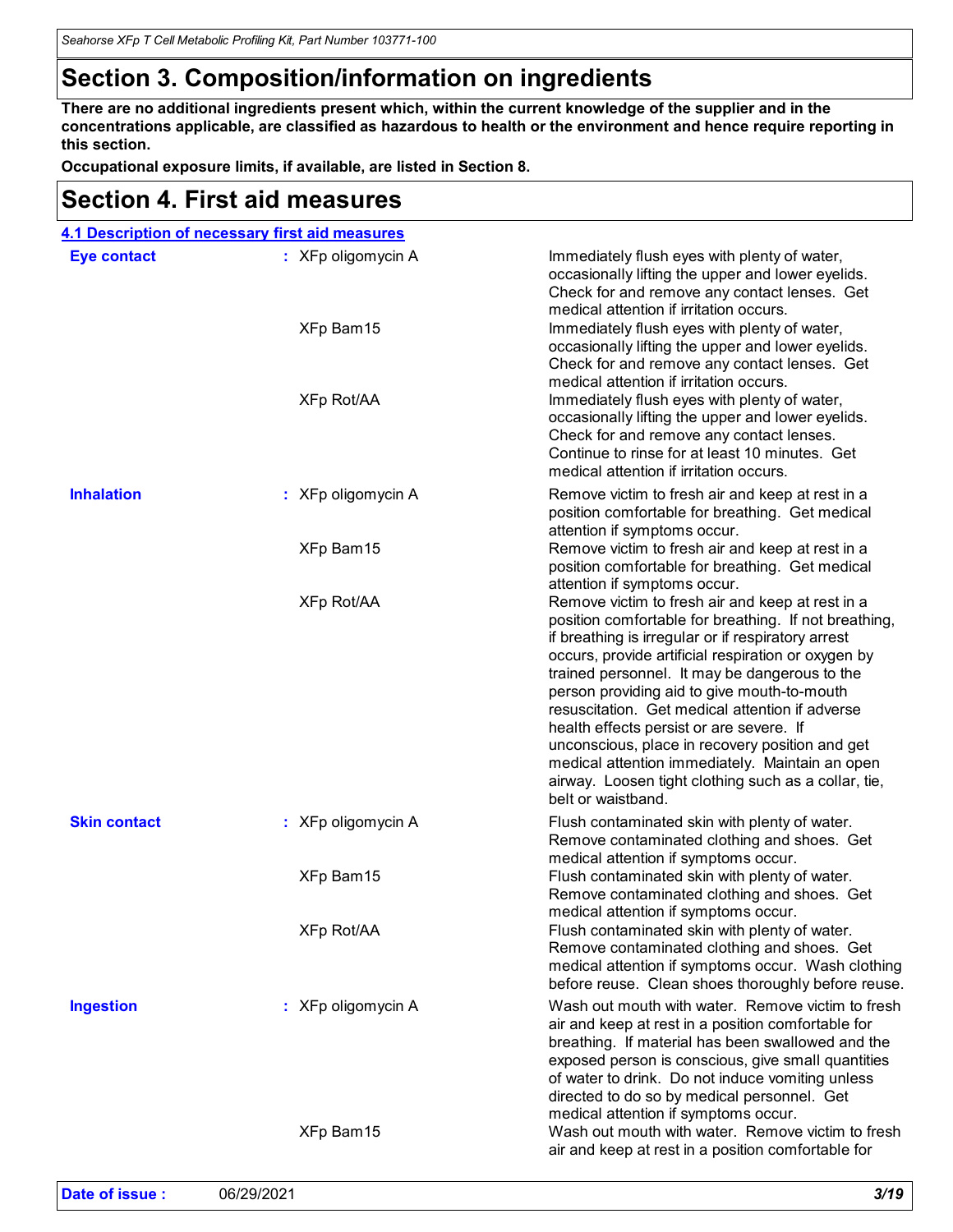### **Section 4. First aid measures**

breathing. If material has been swallowed and the exposed person is conscious, give small quantities of water to drink. Do not induce vomiting unless directed to do so by medical personnel. Get medical attention if symptoms occur. XFp Rot/AA Wash out mouth with water. Remove dentures if any. Remove victim to fresh air and keep at rest in a position comfortable for breathing. If material has been swallowed and the exposed person is conscious, give small quantities of water to drink. Stop if the exposed person feels sick as vomiting may be dangerous. Do not induce vomiting unless directed to do so by medical personnel. If vomiting occurs, the head should be kept low so that vomit does not enter the lungs. Get medical attention if adverse health effects persist or are severe. Never give anything by mouth to an unconscious person. If unconscious, place in recovery position and get medical attention immediately. Maintain an open airway. Loosen tight clothing such as a collar, tie, belt or waistband.

#### **4.2 Most important symptoms/effects, acute and delayed Potential acute health effects**

| <u>i otentiai acute neaith enects</u> |                                                 |                                                                                                                                                             |
|---------------------------------------|-------------------------------------------------|-------------------------------------------------------------------------------------------------------------------------------------------------------------|
| <b>Eye contact</b>                    | : XFp oligomycin A<br>XFp Bam15<br>XFp Rot/AA   | No known significant effects or critical hazards.<br>No known significant effects or critical hazards.<br>No known significant effects or critical hazards. |
| <b>Inhalation</b>                     | : XFp oligomycin A<br>XFp Bam15<br>XFp Rot/AA   | No known significant effects or critical hazards.<br>No known significant effects or critical hazards.<br>No known significant effects or critical hazards. |
| <b>Skin contact</b>                   | : XFp oligomycin A<br>XFp Bam15<br>XFp Rot/AA   | No known significant effects or critical hazards.<br>No known significant effects or critical hazards.<br>No known significant effects or critical hazards. |
| <b>Ingestion</b>                      | $:$ XFp oligomycin A<br>XFp Bam15<br>XFp Rot/AA | No known significant effects or critical hazards.<br>No known significant effects or critical hazards.<br>No known significant effects or critical hazards. |
| Over-exposure signs/symptoms          |                                                 |                                                                                                                                                             |
| <b>Eye contact</b>                    | : XFp oligomycin A<br>XFp Bam15<br>XFp Rot/AA   | No specific data.<br>No specific data.<br>No specific data.                                                                                                 |
| <b>Inhalation</b>                     | $:$ XFp oligomycin A<br>XFp Bam15<br>XFp Rot/AA | No specific data.<br>No specific data.<br>No specific data.                                                                                                 |
| <b>Skin contact</b>                   | : XFp oligomycin A<br>XFp Bam15<br>XFp Rot/AA   | No specific data.<br>No specific data.<br>No specific data.                                                                                                 |
| <b>Ingestion</b>                      | : XFp oligomycin A<br>XFp Bam15<br>XFp Rot/AA   | No specific data.<br>No specific data.<br>No specific data.                                                                                                 |
|                                       |                                                 |                                                                                                                                                             |

#### **4.3 Indication of immediate medical attention and special treatment needed, if necessary**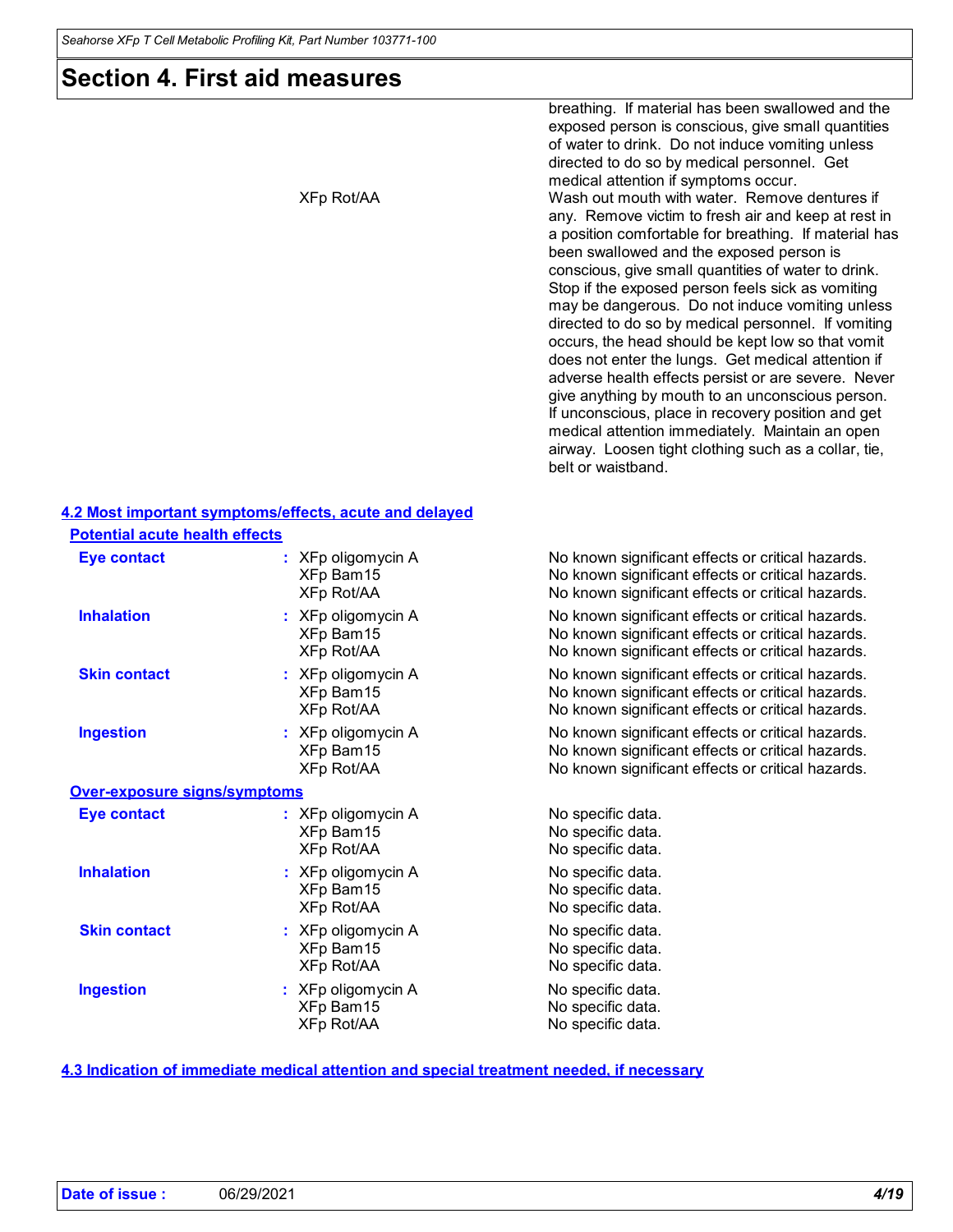# **Section 4. First aid measures**

| <b>Notes to physician</b>         | $:$ XFp oligomycin A                          | Treat symptomatically. Contact poison treatment<br>specialist immediately if large quantities have been<br>ingested or inhaled.                                                   |
|-----------------------------------|-----------------------------------------------|-----------------------------------------------------------------------------------------------------------------------------------------------------------------------------------|
|                                   | XFp Bam15                                     | Treat symptomatically. Contact poison treatment<br>specialist immediately if large quantities have been<br>ingested or inhaled.                                                   |
|                                   | <b>XFp Rot/AA</b>                             | Treat symptomatically. Contact poison treatment<br>specialist immediately if large quantities have been<br>ingested or inhaled.                                                   |
| <b>Specific treatments</b>        | : XFp oligomycin A<br>XFp Bam15<br>XFp Rot/AA | No specific treatment.<br>No specific treatment.<br>No specific treatment.                                                                                                        |
| <b>Protection of first-aiders</b> | $:$ XFp oligomycin A                          | No action shall be taken involving any personal risk<br>or without suitable training.                                                                                             |
|                                   | XFp Bam15                                     | No action shall be taken involving any personal risk<br>or without suitable training.                                                                                             |
|                                   | <b>XFp Rot/AA</b>                             | No action shall be taken involving any personal risk<br>or without suitable training. It may be dangerous to<br>the person providing aid to give mouth-to-mouth<br>resuscitation. |

**See toxicological information (Section 11)**

| <b>Section 5. Fire-fighting measures</b>           |                                                           |                                                                                                                                                              |
|----------------------------------------------------|-----------------------------------------------------------|--------------------------------------------------------------------------------------------------------------------------------------------------------------|
| 5.1 Extinguishing media                            |                                                           |                                                                                                                                                              |
| <b>Suitable extinguishing</b><br>media             | : XFp oligomycin A                                        | Use an extinguishing agent suitable for the<br>surrounding fire.                                                                                             |
|                                                    | XFp Bam15                                                 | Use an extinguishing agent suitable for the<br>surrounding fire.                                                                                             |
|                                                    | XFp Rot/AA                                                | Use an extinguishing agent suitable for the<br>surrounding fire.                                                                                             |
| <b>Unsuitable extinguishing</b>                    | : XFp oligomycin A                                        | None known.                                                                                                                                                  |
| media                                              | XFp Bam15                                                 | None known.                                                                                                                                                  |
|                                                    | <b>XFp Rot/AA</b>                                         | None known.                                                                                                                                                  |
|                                                    | 5.2 Special hazards arising from the substance or mixture |                                                                                                                                                              |
| <b>Specific hazards arising</b>                    | : XFp oligomycin A                                        | No specific fire or explosion hazard.                                                                                                                        |
| from the chemical                                  | XFp Bam15                                                 | No specific fire or explosion hazard.                                                                                                                        |
|                                                    | <b>XFp Rot/AA</b>                                         | This material is very toxic to aquatic life with long<br>lasting effects. Fire water contaminated with this<br>material must be contained and prevented from |
|                                                    |                                                           | being discharged to any waterway, sewer or drain.                                                                                                            |
| <b>Hazardous thermal</b><br>decomposition products | : XFp oligomycin A                                        | Decomposition products may include the following<br>materials:                                                                                               |
|                                                    |                                                           | halogenated compounds                                                                                                                                        |
|                                                    |                                                           | metal oxide/oxides                                                                                                                                           |
|                                                    | XFp Bam15                                                 | Decomposition products may include the following<br>materials:                                                                                               |
|                                                    |                                                           | halogenated compounds                                                                                                                                        |
|                                                    |                                                           | metal oxide/oxides                                                                                                                                           |
|                                                    | <b>XFp Rot/AA</b>                                         | Decomposition products may include the following<br>materials:                                                                                               |
|                                                    |                                                           | halogenated compounds                                                                                                                                        |
|                                                    |                                                           | metal oxide/oxides                                                                                                                                           |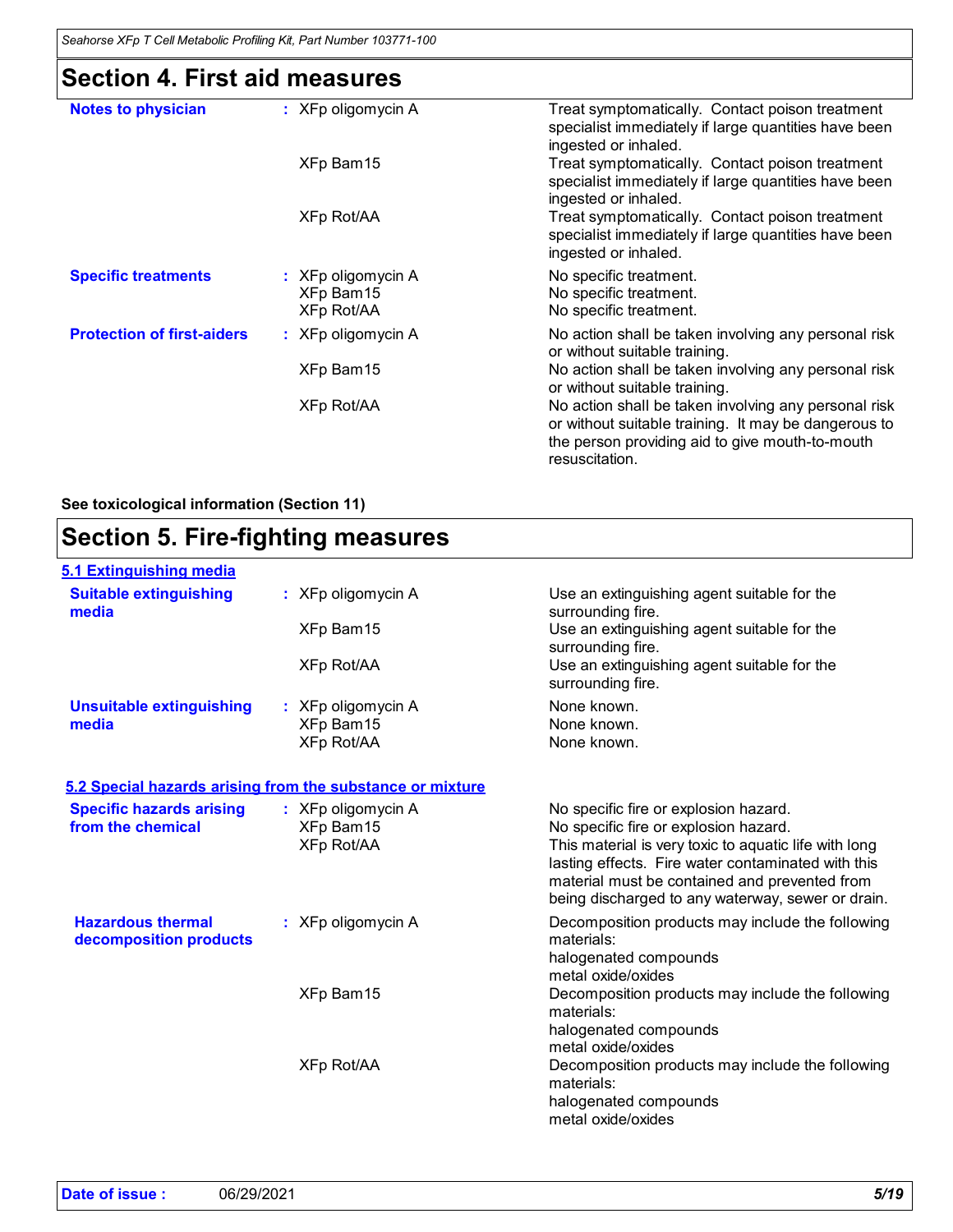# **Section 5. Fire-fighting measures**

| 5.3 Advice for firefighters                              |                      |                                                                                                                                                                                                      |
|----------------------------------------------------------|----------------------|------------------------------------------------------------------------------------------------------------------------------------------------------------------------------------------------------|
| <b>Special protective actions</b><br>for fire-fighters   | $:$ XFp oligomycin A | Promptly isolate the scene by removing all persons<br>from the vicinity of the incident if there is a fire. No<br>action shall be taken involving any personal risk or<br>without suitable training. |
|                                                          | XFp Bam15            | Promptly isolate the scene by removing all persons<br>from the vicinity of the incident if there is a fire. No<br>action shall be taken involving any personal risk or<br>without suitable training. |
|                                                          | XFp Rot/AA           | Promptly isolate the scene by removing all persons<br>from the vicinity of the incident if there is a fire. No<br>action shall be taken involving any personal risk or<br>without suitable training. |
| <b>Special protective</b><br>equipment for fire-fighters | : XFp oligomycin A   | Fire-fighters should wear appropriate protective<br>equipment and self-contained breathing apparatus<br>(SCBA) with a full face-piece operated in positive<br>pressure mode.                         |
|                                                          | XFp Bam15            | Fire-fighters should wear appropriate protective<br>equipment and self-contained breathing apparatus<br>(SCBA) with a full face-piece operated in positive<br>pressure mode.                         |
|                                                          | XFp Rot/AA           | Fire-fighters should wear appropriate protective<br>equipment and self-contained breathing apparatus<br>(SCBA) with a full face-piece operated in positive<br>pressure mode.                         |

# **Section 6. Accidental release measures**

|                                | 6.1 Personal precautions, protective equipment and emergency procedures |                                                                                                                                                                                                                                                                                                                                                                                          |
|--------------------------------|-------------------------------------------------------------------------|------------------------------------------------------------------------------------------------------------------------------------------------------------------------------------------------------------------------------------------------------------------------------------------------------------------------------------------------------------------------------------------|
| For non-emergency<br>personnel | : XFp oligomycin A                                                      | No action shall be taken involving any personal<br>risk or without suitable training. Evacuate<br>surrounding areas. Keep unnecessary and<br>unprotected personnel from entering. Do not<br>touch or walk through spilled material. Put on<br>appropriate personal protective equipment.                                                                                                 |
|                                | XFp Bam15                                                               | No action shall be taken involving any personal<br>risk or without suitable training. Evacuate<br>surrounding areas. Keep unnecessary and<br>unprotected personnel from entering. Do not<br>touch or walk through spilled material. Put on<br>appropriate personal protective equipment.                                                                                                 |
|                                | XFp Rot/AA                                                              | No action shall be taken involving any personal<br>risk or without suitable training. Evacuate<br>surrounding areas. Keep unnecessary and<br>unprotected personnel from entering. Do not<br>touch or walk through spilled material. Provide<br>adequate ventilation. Wear appropriate respirator<br>when ventilation is inadequate. Put on appropriate<br>personal protective equipment. |
| For emergency responders       | : XFp oligomycin A                                                      | If specialized clothing is required to deal with the<br>spillage, take note of any information in Section 8<br>on suitable and unsuitable materials. See also the<br>information in "For non-emergency personnel".                                                                                                                                                                       |
|                                | XFp Bam15                                                               | If specialized clothing is required to deal with the<br>spillage, take note of any information in Section 8<br>on suitable and unsuitable materials. See also the<br>information in "For non-emergency personnel".                                                                                                                                                                       |
|                                | XFp Rot/AA                                                              | If specialized clothing is required to deal with the                                                                                                                                                                                                                                                                                                                                     |

| Date of issue: | 06/29/2021 | 6/19 |
|----------------|------------|------|
|----------------|------------|------|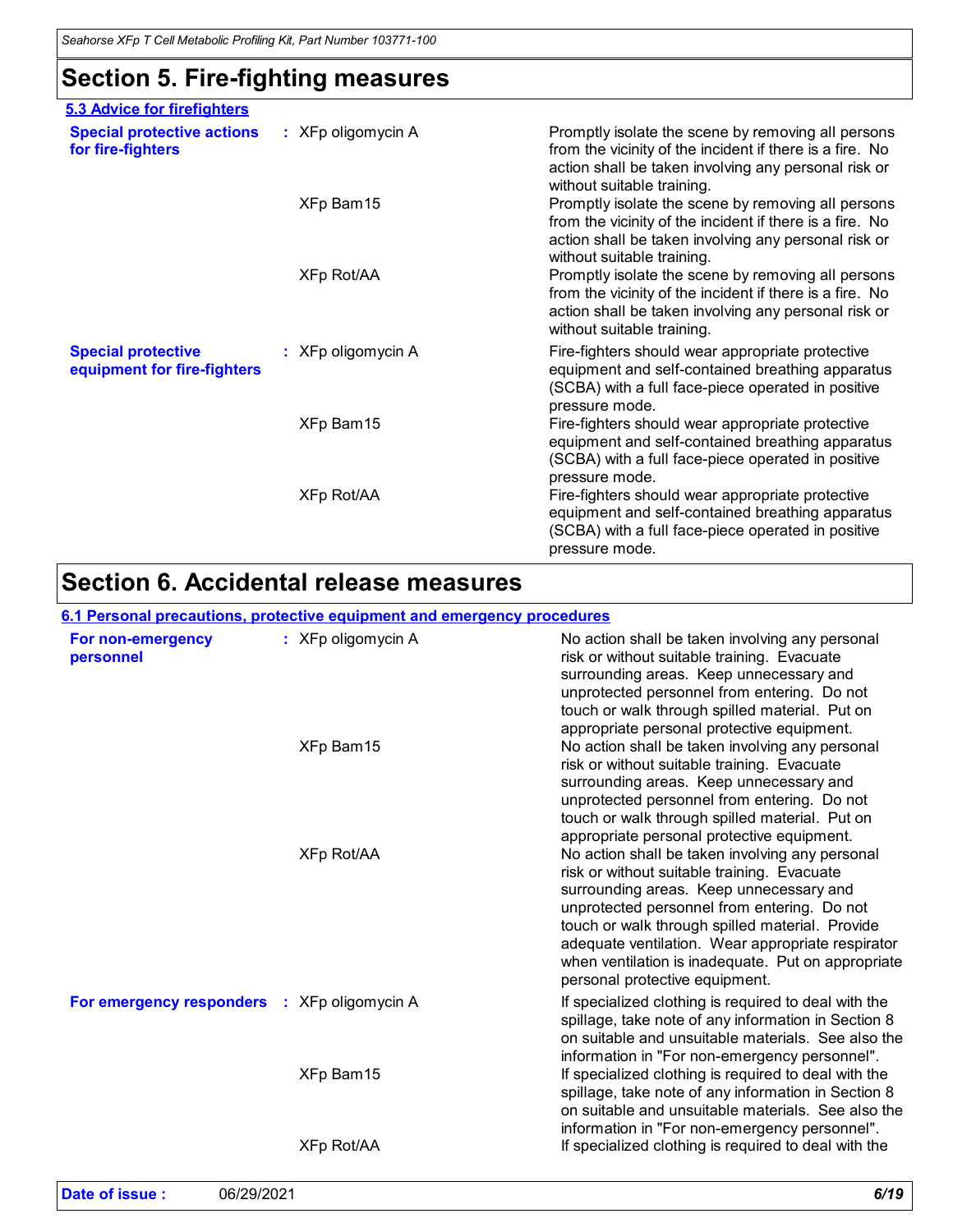### **Section 6. Accidental release measures**

|                                                           |                      | spillage, take note of any information in Section 8<br>on suitable and unsuitable materials. See also the<br>information in "For non-emergency personnel".                                                                                                                                                                                               |
|-----------------------------------------------------------|----------------------|----------------------------------------------------------------------------------------------------------------------------------------------------------------------------------------------------------------------------------------------------------------------------------------------------------------------------------------------------------|
| 6.2 Environmental precautions: XFp oligomycin A           |                      | Avoid dispersal of spilled material and runoff and<br>contact with soil, waterways, drains and sewers.<br>Inform the relevant authorities if the product has<br>caused environmental pollution (sewers,<br>waterways, soil or air).                                                                                                                      |
|                                                           | XFp Bam15            | Avoid dispersal of spilled material and runoff and<br>contact with soil, waterways, drains and sewers.<br>Inform the relevant authorities if the product has<br>caused environmental pollution (sewers,<br>waterways, soil or air).                                                                                                                      |
|                                                           | <b>XFp Rot/AA</b>    | Avoid dispersal of spilled material and runoff and<br>contact with soil, waterways, drains and sewers.<br>Inform the relevant authorities if the product has<br>caused environmental pollution (sewers,<br>waterways, soil or air). Water polluting material.<br>May be harmful to the environment if released in<br>large quantities. Collect spillage. |
| 6.3 Methods and materials for containment and cleaning up |                      |                                                                                                                                                                                                                                                                                                                                                          |
| <b>Methods for cleaning up</b>                            | $:$ XFp oligomycin A | Move containers from spill area. Vacuum or sweep<br>up material and place in a designated, labeled<br>waste container. Dispose of via a licensed waste<br>disposal contractor.                                                                                                                                                                           |
|                                                           | XFp Bam15            | Move containers from spill area. Vacuum or sweep<br>up material and place in a designated, labeled<br>waste container. Dispose of via a licensed waste<br>disposal contractor.                                                                                                                                                                           |
|                                                           | XFp Rot/AA           | Move containers from spill area. Vacuum or sweep<br>up material and place in a designated, labeled<br>waste container. Dispose of via a licensed waste<br>disposal contractor.                                                                                                                                                                           |

# **Section 7. Handling and storage**

| <b>7.1 Precautions for safe handling</b> |                      |                                                                                                                                                                                                                                                                                                                                                                                                           |
|------------------------------------------|----------------------|-----------------------------------------------------------------------------------------------------------------------------------------------------------------------------------------------------------------------------------------------------------------------------------------------------------------------------------------------------------------------------------------------------------|
| <b>Protective measures</b>               | $:$ XFp oligomycin A | Put on appropriate personal protective equipment<br>(see Section 8).                                                                                                                                                                                                                                                                                                                                      |
|                                          | XFp Bam15            | Put on appropriate personal protective equipment<br>(see Section 8).                                                                                                                                                                                                                                                                                                                                      |
|                                          | XFp Rot/AA           | Put on appropriate personal protective equipment<br>(see Section 8). Do not ingest. Avoid contact with<br>eyes, skin and clothing. Avoid release to the<br>environment. Keep in the original container or an<br>approved alternative made from a compatible<br>material, kept tightly closed when not in use. Empty<br>containers retain product residue and can be<br>hazardous. Do not reuse container. |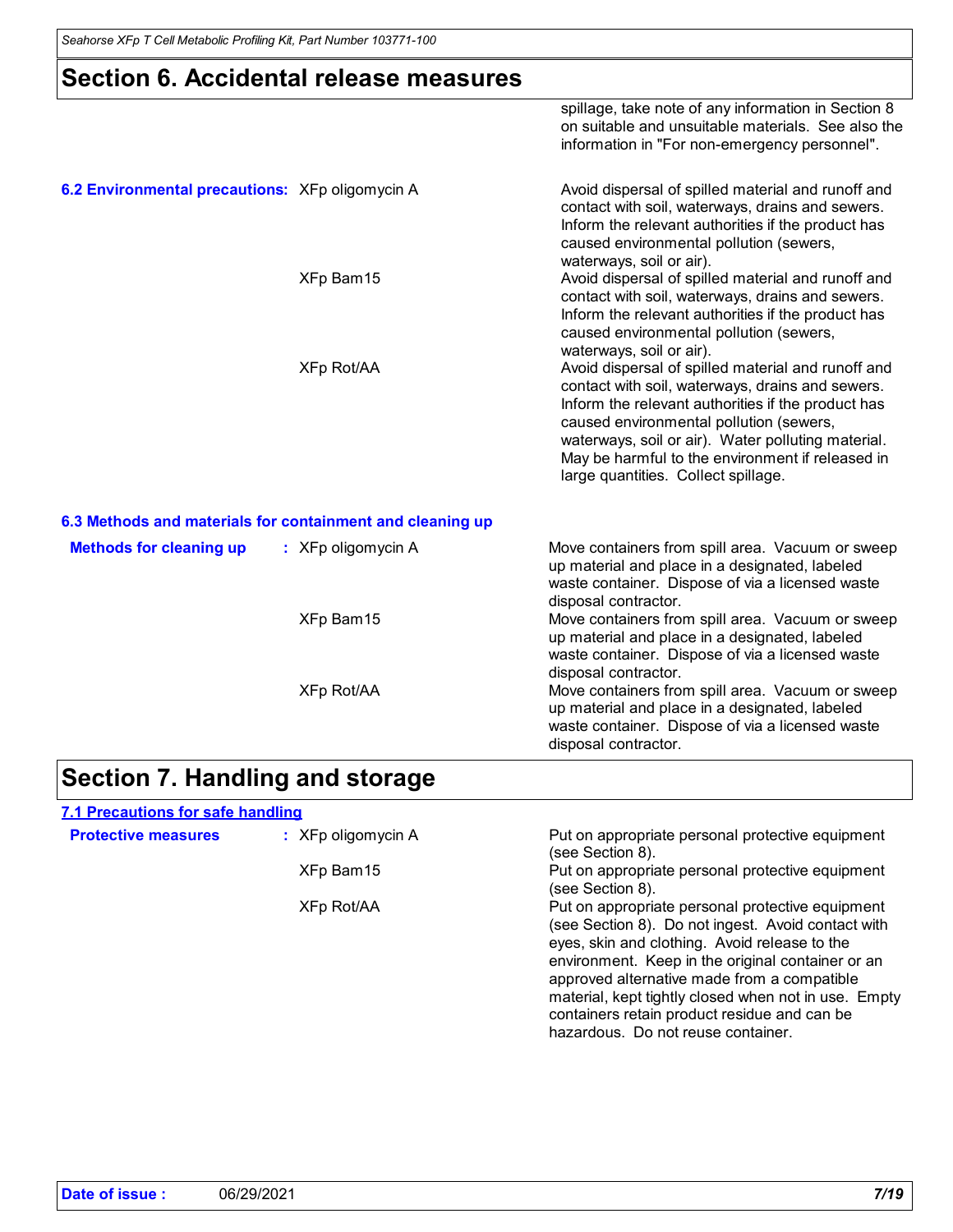# **Section 7. Handling and storage**

| <b>Advice on general</b><br>occupational hygiene                              | : XFp oligomycin A | Eating, drinking and smoking should be prohibited in<br>areas where this material is handled, stored and<br>processed. Workers should wash hands and face<br>before eating, drinking and smoking. Remove<br>contaminated clothing and protective equipment<br>before entering eating areas. See also Section 8 for<br>additional information on hygiene measures.                                                                                                                                                                                                                                                                                                                        |
|-------------------------------------------------------------------------------|--------------------|------------------------------------------------------------------------------------------------------------------------------------------------------------------------------------------------------------------------------------------------------------------------------------------------------------------------------------------------------------------------------------------------------------------------------------------------------------------------------------------------------------------------------------------------------------------------------------------------------------------------------------------------------------------------------------------|
|                                                                               | XFp Bam15          | Eating, drinking and smoking should be prohibited in<br>areas where this material is handled, stored and<br>processed. Workers should wash hands and face<br>before eating, drinking and smoking. Remove<br>contaminated clothing and protective equipment<br>before entering eating areas. See also Section 8 for                                                                                                                                                                                                                                                                                                                                                                       |
|                                                                               | XFp Rot/AA         | additional information on hygiene measures.<br>Eating, drinking and smoking should be prohibited in<br>areas where this material is handled, stored and<br>processed. Workers should wash hands and face<br>before eating, drinking and smoking. Remove<br>contaminated clothing and protective equipment<br>before entering eating areas. See also Section 8 for<br>additional information on hygiene measures.                                                                                                                                                                                                                                                                         |
| <b>7.2 Conditions for safe</b><br>storage, including any<br>incompatibilities | : XFp oligomycin A | Storage temperature: room temperature. Store in<br>accordance with local regulations. Store in original<br>container protected from direct sunlight in a dry,<br>cool and well-ventilated area, away from<br>incompatible materials (see Section 10) and food<br>and drink. Keep container tightly closed and sealed<br>until ready for use. Containers that have been<br>opened must be carefully resealed and kept upright<br>to prevent leakage. Do not store in unlabeled<br>containers. Use appropriate containment to avoid<br>environmental contamination. See Section 10 for<br>incompatible materials before handling or use.                                                   |
|                                                                               | XFp Bam15          | Storage temperature: room temperature. Store in<br>accordance with local regulations. Store in original<br>container protected from direct sunlight in a dry,<br>cool and well-ventilated area, away from<br>incompatible materials (see Section 10) and food<br>and drink. Keep container tightly closed and sealed<br>until ready for use. Containers that have been<br>opened must be carefully resealed and kept upright<br>to prevent leakage. Do not store in unlabeled<br>containers. Use appropriate containment to avoid<br>environmental contamination. See Section 10 for                                                                                                     |
|                                                                               | <b>XFp Rot/AA</b>  | incompatible materials before handling or use.<br>Storage temperature: room temperature. Store in<br>accordance with local regulations. Store in original<br>container protected from direct sunlight in a dry,<br>cool and well-ventilated area, away from<br>incompatible materials (see Section 10) and food<br>and drink. Keep container tightly closed and sealed<br>until ready for use. Containers that have been<br>opened must be carefully resealed and kept upright<br>to prevent leakage. Do not store in unlabeled<br>containers. Use appropriate containment to avoid<br>environmental contamination. See Section 10 for<br>incompatible materials before handling or use. |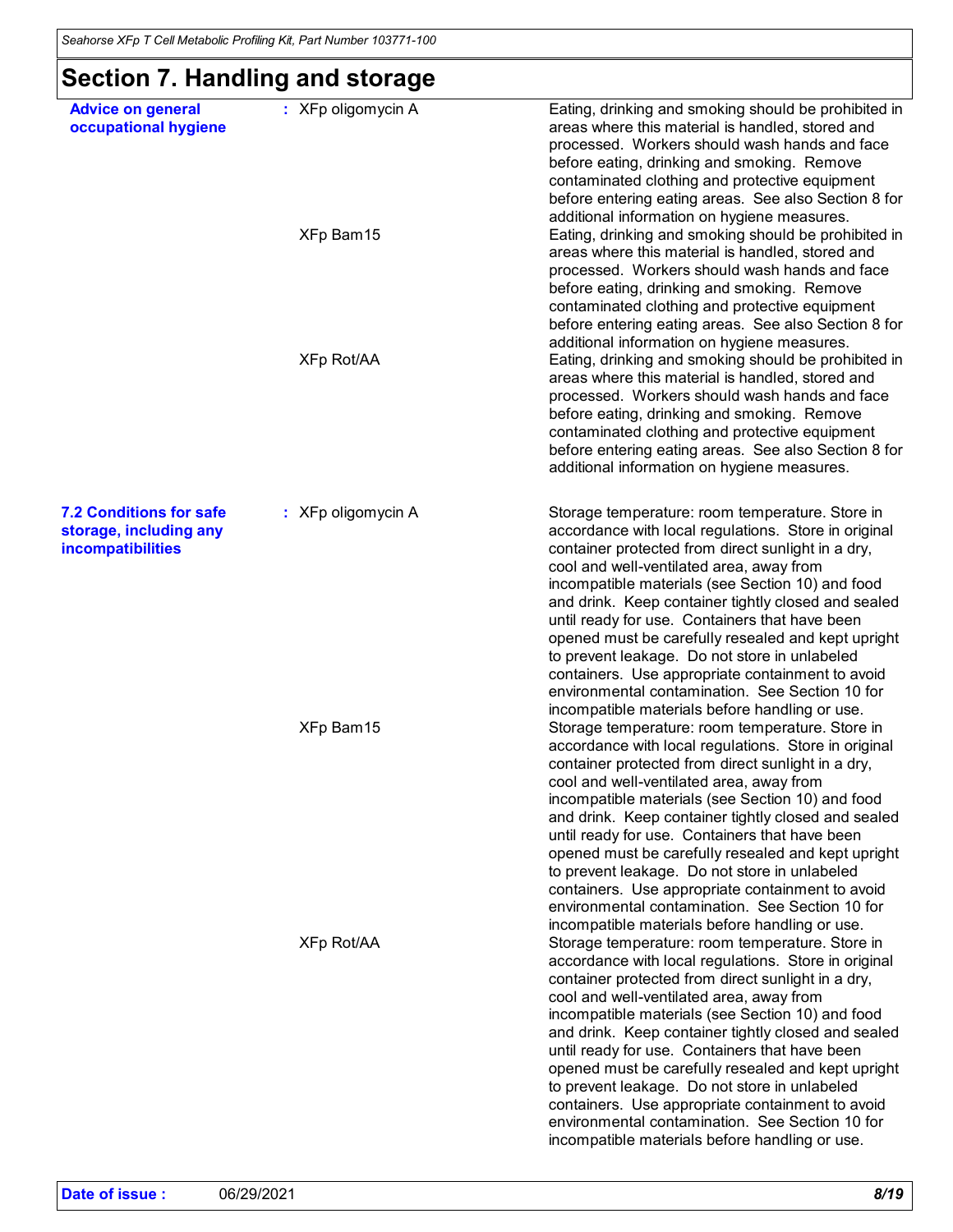### **Section 7. Handling and storage**

#### **7.3 Specific end use(s)**

| <b>Recommendations</b>                  | $\therefore$ XFp oligomycin A<br>XFp Bam15<br>XFp Rot/AA | Industrial applications, Professional applications.<br>Industrial applications, Professional applications.<br>Industrial applications, Professional applications. |
|-----------------------------------------|----------------------------------------------------------|-------------------------------------------------------------------------------------------------------------------------------------------------------------------|
| Industrial sector specific<br>solutions | $\therefore$ XFp oligomycin A<br>XFp Bam15<br>XFp Rot/AA | Not available.<br>Not available.<br>Not available.                                                                                                                |

# **Section 8. Exposure controls/personal protection**

### **8.1 Control parameters**

#### **Occupational exposure limits**

| <b>Ingredient name</b>                                                                                                                                                            | <b>Exposure limits</b>                                                                                                                                                                                                                                                                                                      |  |
|-----------------------------------------------------------------------------------------------------------------------------------------------------------------------------------|-----------------------------------------------------------------------------------------------------------------------------------------------------------------------------------------------------------------------------------------------------------------------------------------------------------------------------|--|
| <b>XFp oligomycin A</b><br>Sodium chloride                                                                                                                                        | None.                                                                                                                                                                                                                                                                                                                       |  |
| XFp Bam15<br>Sodium chloride                                                                                                                                                      | None.                                                                                                                                                                                                                                                                                                                       |  |
| <b>XFp Rot/AA</b><br>Sodium chloride<br>Antimycin A<br>$(2R, 6aS, 12aS) - 1, 2, 6, 6a, 12, 12a$ -hexahydro-2-isopropenyl-<br>8,9-dimethoxychromeno[3,4-b]furo[2,3-h]chromen-6-one | None.<br>None.<br><b>ACGIH TLV (United States, 3/2020).</b><br>TWA: 5 mg/m <sup>3</sup> 8 hours.<br>OSHA PEL 1989 (United States, 3/1989).<br>TWA: 5 mg/m <sup>3</sup> 8 hours.<br>NIOSH REL (United States, 10/2016).<br>TWA: $5 \text{ mg/m}^3$ 10 hours.<br>OSHA PEL (United States, 5/2018).<br>TWA: 5 $mg/m3$ 8 hours. |  |

| <b>8.2 Exposure controls</b><br><b>Appropriate engineering</b><br><b>controls</b><br><b>Environmental exposure</b><br><b>controls</b> | : Good general ventilation should be sufficient to control worker exposure to airborne<br>contaminants.<br>: Emissions from ventilation or work process equipment should be checked to ensure they<br>comply with the requirements of environmental protection legislation. In some cases,<br>fume scrubbers, filters or engineering modifications to the process equipment will be<br>necessary to reduce emissions to acceptable levels. |
|---------------------------------------------------------------------------------------------------------------------------------------|--------------------------------------------------------------------------------------------------------------------------------------------------------------------------------------------------------------------------------------------------------------------------------------------------------------------------------------------------------------------------------------------------------------------------------------------|
| <b>Individual protection measures</b>                                                                                                 |                                                                                                                                                                                                                                                                                                                                                                                                                                            |
| <b>Hygiene measures</b>                                                                                                               | : Wash hands, forearms and face thoroughly after handling chemical products, before<br>eating, smoking and using the lavatory and at the end of the working period. Appropriate<br>techniques should be used to remove potentially contaminated clothing. Wash<br>contaminated clothing before reusing. Ensure that eyewash stations and safety showers<br>are close to the workstation location.                                          |
| <b>Eye/face protection</b>                                                                                                            | : Safety eyewear complying with an approved standard should be used when a risk<br>assessment indicates this is necessary to avoid exposure to liquid splashes, mists, gases<br>or dusts. If contact is possible, the following protection should be worn, unless the<br>assessment indicates a higher degree of protection: safety glasses with side-shields.                                                                             |
| <b>Skin protection</b>                                                                                                                |                                                                                                                                                                                                                                                                                                                                                                                                                                            |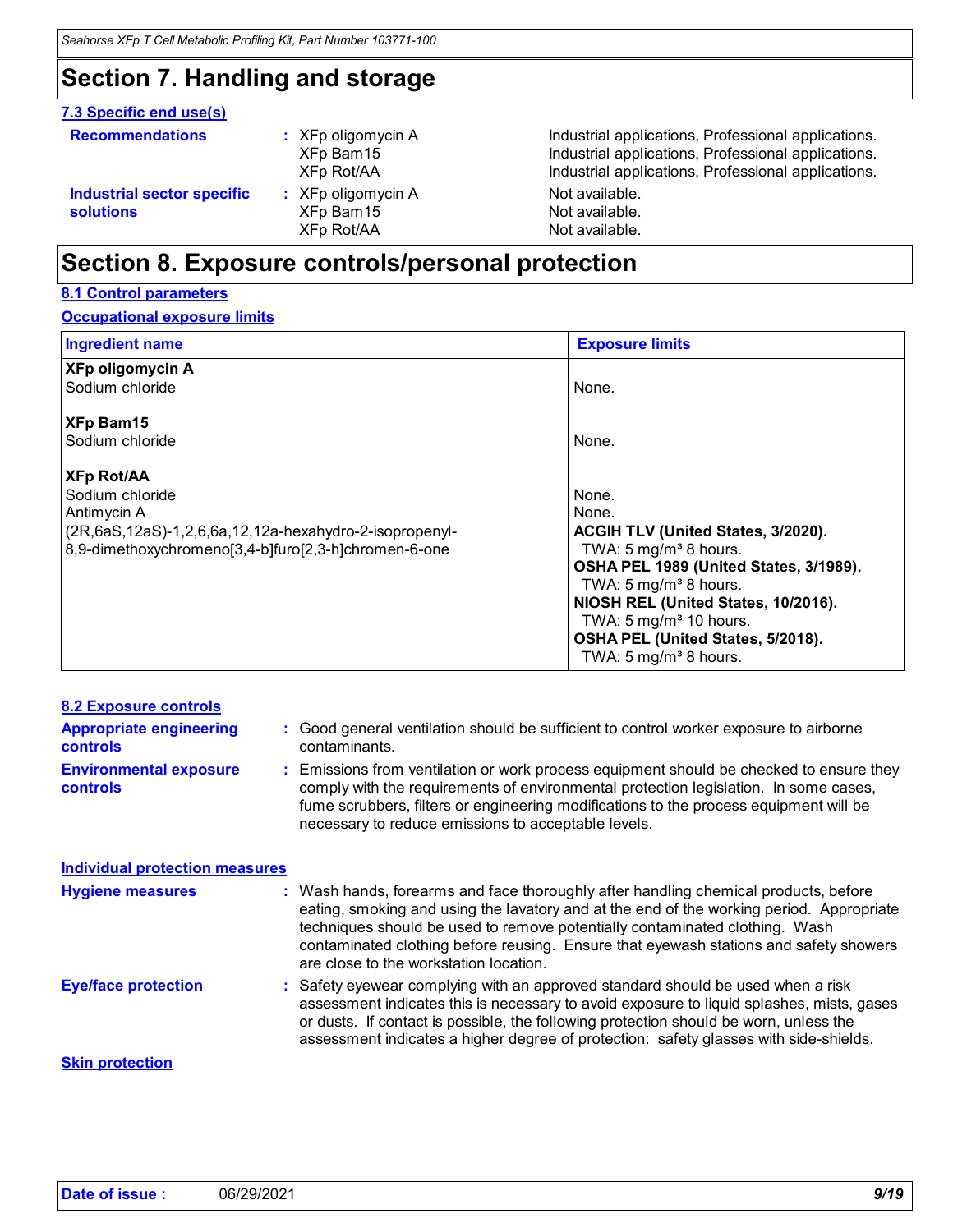# **Section 8. Exposure controls/personal protection**

| <b>Hand protection</b>        | : Chemical-resistant, impervious gloves complying with an approved standard should be<br>worn at all times when handling chemical products if a risk assessment indicates this is<br>necessary. Considering the parameters specified by the glove manufacturer, check<br>during use that the gloves are still retaining their protective properties. It should be noted<br>that the time to breakthrough for any glove material may be different for different glove<br>manufacturers. In the case of mixtures, consisting of several substances, the protection<br>time of the gloves cannot be accurately estimated. |
|-------------------------------|------------------------------------------------------------------------------------------------------------------------------------------------------------------------------------------------------------------------------------------------------------------------------------------------------------------------------------------------------------------------------------------------------------------------------------------------------------------------------------------------------------------------------------------------------------------------------------------------------------------------|
| <b>Body protection</b>        | : Personal protective equipment for the body should be selected based on the task being<br>performed and the risks involved and should be approved by a specialist before handling<br>this product.                                                                                                                                                                                                                                                                                                                                                                                                                    |
| <b>Other skin protection</b>  | : Appropriate footwear and any additional skin protection measures should be selected<br>based on the task being performed and the risks involved and should be approved by a<br>specialist before handling this product.                                                                                                                                                                                                                                                                                                                                                                                              |
| <b>Respiratory protection</b> | Based on the hazard and potential for exposure, select a respirator that meets the<br>appropriate standard or certification. Respirators must be used according to a respiratory<br>protection program to ensure proper fitting, training, and other important aspects of use.                                                                                                                                                                                                                                                                                                                                         |

# **Section 9. Physical and chemical properties**

#### **9.1 Information on basic physical and chemical properties**

| <b>Appearance</b> |
|-------------------|
|-------------------|

| : XFp oligomycin A                                      | Solid.                                             |
|---------------------------------------------------------|----------------------------------------------------|
| XFp Bam15                                               | Solid.                                             |
| <b>XFp Rot/AA</b>                                       | Solid.                                             |
| : XFp oligomycin A                                      | Not available.                                     |
| XFp Bam15                                               | Not available.                                     |
| <b>XFp Rot/AA</b>                                       | Not available.                                     |
| : XFp oligomycin A                                      | Not available.                                     |
| XFp Bam15                                               | Not available.                                     |
| XFp Rot/AA                                              | Not available.                                     |
| XFp oligomycin A                                        | Not available.                                     |
| XFp Bam15                                               | Not available.                                     |
| <b>XFp Rot/AA</b>                                       | Not available.                                     |
| XFp oligomycin A                                        | Not available.                                     |
| XFp Bam15                                               | Not available.                                     |
| <b>XFp Rot/AA</b>                                       | Not available.                                     |
| XFp oligomycin A                                        | Not available.                                     |
| XFp Bam15                                               | Not available.                                     |
| <b>XFp Rot/AA</b>                                       | Not available.                                     |
| : XFp oligomycin A                                      | Not available.                                     |
| XFp Bam15                                               | Not available.                                     |
| <b>XFp Rot/AA</b>                                       | Not available.                                     |
| XFp oligomycin A                                        | Not available.                                     |
| XFp Bam15                                               | Not available.                                     |
| <b>XFp Rot/AA</b>                                       | Not available.                                     |
| XFp oligomycin A<br>÷<br>XFp Bam15<br><b>XFp Rot/AA</b> | Not available.<br>Not available.<br>Not available. |
| : XFp oligomycin A                                      | Not available.                                     |
| XFp Bam15                                               | Not available.                                     |
| <b>XFp Rot/AA</b>                                       | Not available.                                     |
| XFp oligomycin A                                        | Not available.                                     |
| XFp Bam15                                               | Not available.                                     |
| XFp Rot/AA                                              | Not available.                                     |
|                                                         |                                                    |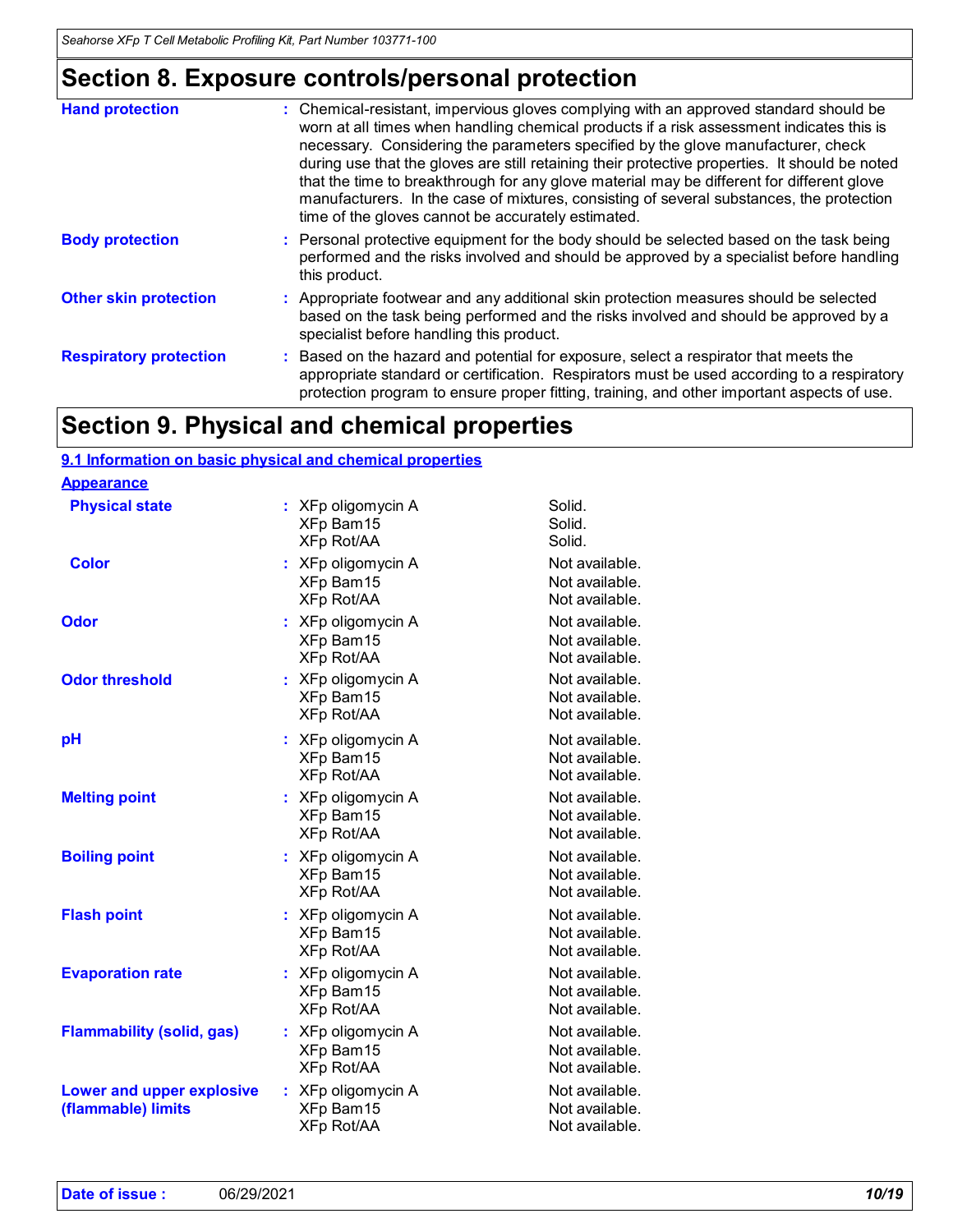# **Section 9. Physical and chemical properties**

| <b>Vapor pressure</b>                             | : XFp oligomycin A<br>XFp Bam15<br>XFp Rot/AA   | Not available.<br>Not available.<br>Not available. |
|---------------------------------------------------|-------------------------------------------------|----------------------------------------------------|
| <b>Vapor density</b>                              | : XFp oligomycin A<br>XFp Bam15<br>XFp Rot/AA   | Not available.<br>Not available.<br>Not available. |
| <b>Relative density</b>                           | $:$ XFp oligomycin A<br>XFp Bam15<br>XFp Rot/AA | Not available.<br>Not available.<br>Not available. |
| <b>Solubility</b>                                 | : XFp oligomycin A<br>XFp Bam15<br>XFp Rot/AA   | Not available.<br>Not available.<br>Not available. |
| <b>Partition coefficient: n-</b><br>octanol/water | $:$ XFp oligomycin A<br>XFp Bam15<br>XFp Rot/AA | Not available.<br>Not available.<br>Not available. |
| <b>Auto-ignition temperature</b>                  | : XFp oligomycin A<br>XFp Bam15<br>XFp Rot/AA   | Not available.<br>Not available.<br>Not available. |
| <b>Decomposition temperature</b>                  | : XFp oligomycin A<br>XFp Bam15<br>XFp Rot/AA   | Not available.<br>Not available.<br>Not available. |
| <b>Viscosity</b>                                  | : XFp oligomycin A<br>XFp Bam15<br>XFp Rot/AA   | Not available.<br>Not available.<br>Not available. |

# **Section 10. Stability and reactivity**

| <b>10.1 Reactivity</b>          | $:$ XFp oligomycin A | No specific test data related to reactivity available<br>for this product or its ingredients. |
|---------------------------------|----------------------|-----------------------------------------------------------------------------------------------|
|                                 |                      |                                                                                               |
|                                 | XFp Bam15            | No specific test data related to reactivity available                                         |
|                                 |                      | for this product or its ingredients.                                                          |
|                                 | XFp Rot/AA           | No specific test data related to reactivity available                                         |
|                                 |                      | for this product or its ingredients.                                                          |
| <b>10.2 Chemical stability</b>  | : XFp oligomycin A   | The product is stable.                                                                        |
|                                 | XFp Bam15            | The product is stable.                                                                        |
|                                 | XFp Rot/AA           | The product is stable.                                                                        |
|                                 |                      |                                                                                               |
| <b>10.3 Possibility of</b>      | $:$ XFp oligomycin A | Under normal conditions of storage and use,                                                   |
| hazardous reactions             |                      | hazardous reactions will not occur.                                                           |
|                                 | XFp Bam15            | Under normal conditions of storage and use,                                                   |
|                                 |                      | hazardous reactions will not occur.                                                           |
|                                 | <b>XFp Rot/AA</b>    | Under normal conditions of storage and use,                                                   |
|                                 |                      | hazardous reactions will not occur.                                                           |
|                                 |                      |                                                                                               |
| <b>10.4 Conditions to avoid</b> | : XFp oligomycin A   | No specific data.                                                                             |
|                                 | XFp Bam15            | No specific data.                                                                             |
|                                 | <b>XFp Rot/AA</b>    | No specific data.                                                                             |
|                                 |                      |                                                                                               |
| 10.5 Incompatible materials     | $:$ XFp oligomycin A | May react or be incompatible with oxidizing                                                   |
|                                 |                      | materials.                                                                                    |
|                                 | XFp Bam15            | May react or be incompatible with oxidizing                                                   |
|                                 |                      | materials.                                                                                    |
|                                 | <b>XFp Rot/AA</b>    | May react or be incompatible with oxidizing                                                   |
|                                 |                      | materials.                                                                                    |
|                                 |                      |                                                                                               |

| Date of issue: | 06/29/2021 | 11/19 |
|----------------|------------|-------|
|----------------|------------|-------|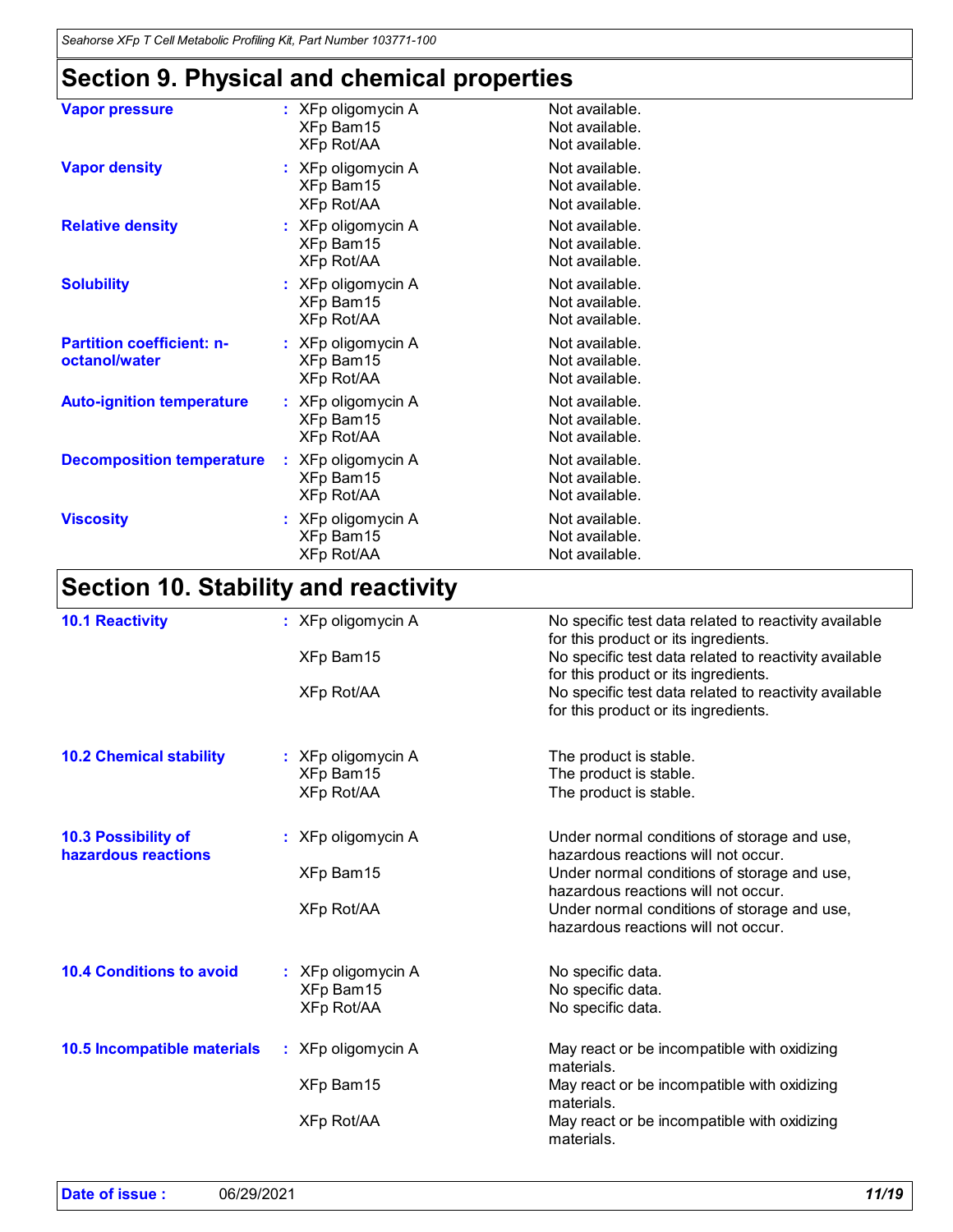# **Section 10. Stability and reactivity**

| <b>10.6 Hazardous</b><br>decomposition products | $:$ XFp oligomycin A | Under normal conditions of storage and use,<br>hazardous decomposition products should not be<br>produced. |
|-------------------------------------------------|----------------------|------------------------------------------------------------------------------------------------------------|
|                                                 | XFp Bam15            | Under normal conditions of storage and use,<br>hazardous decomposition products should not be<br>produced. |
|                                                 | XFp Rot/AA           | Under normal conditions of storage and use,<br>hazardous decomposition products should not be<br>produced. |
|                                                 |                      |                                                                                                            |

# **Section 11. Toxicological information**

#### **11.1 Information on toxicological effects**

| <b>Acute toxicity</b>                      |               |                |             |                 |
|--------------------------------------------|---------------|----------------|-------------|-----------------|
| <b>Product/ingredient name</b>             | <b>Result</b> | <b>Species</b> | <b>Dose</b> | <b>Exposure</b> |
| <b>XFp oligomycin A</b><br>Sodium chloride | LD50 Oral     | Rat            | 3000 mg/kg  |                 |
| <b>XFp Bam15</b>                           |               |                |             |                 |
| Sodium chloride                            | LD50 Oral     | Rat            | 3000 mg/kg  |                 |
| <b>XFp Rot/AA</b>                          |               |                |             |                 |
| Sodium chloride                            | LD50 Oral     | Rat            | 3000 mg/kg  |                 |
| Antimycin A                                | LD50 Oral     | Rat            | 28 mg/kg    |                 |
| (2R,6aS,12aS)-1,2,6,6a,                    | LD50 Oral     | Rat            | 25 mg/kg    |                 |
| 12,12a-hexahydro-                          |               |                |             |                 |
| 2-isopropenyl-                             |               |                |             |                 |
| 8,9-dimethoxychromeno                      |               |                |             |                 |
| $[3,4-b]$ furo $[2,3-h]$ chromen-          |               |                |             |                 |
| 6-one                                      |               |                |             |                 |

| <b>Irritation/Corrosion</b> |
|-----------------------------|
|-----------------------------|

| <b>Product/ingredient name</b>                                                                                               | <b>Result</b>            | <b>Species</b> | <b>Score</b> | <b>Exposure</b>    | <b>Observation</b>       |
|------------------------------------------------------------------------------------------------------------------------------|--------------------------|----------------|--------------|--------------------|--------------------------|
| <b>XFp oligomycin A</b>                                                                                                      |                          |                |              |                    |                          |
| Sodium chloride                                                                                                              | Eyes - Moderate irritant | Rabbit         |              | 24 hours 100<br>mg |                          |
|                                                                                                                              | Eyes - Moderate irritant | Rabbit         |              | $10 \, mg$         |                          |
|                                                                                                                              | Skin - Mild irritant     | Rabbit         |              | 24 hours 500<br>mg |                          |
| <b>XFp Bam15</b>                                                                                                             |                          |                |              |                    |                          |
| Sodium chloride                                                                                                              | Eyes - Moderate irritant | Rabbit         |              | 24 hours 100<br>mg |                          |
|                                                                                                                              | Eyes - Moderate irritant | Rabbit         |              | $10 \, mg$         |                          |
|                                                                                                                              | Skin - Mild irritant     | Rabbit         |              | 24 hours 500<br>mg |                          |
| <b>XFp Rot/AA</b>                                                                                                            |                          |                |              |                    |                          |
| Sodium chloride                                                                                                              | Eyes - Moderate irritant | Rabbit         |              | 24 hours 100<br>mg |                          |
|                                                                                                                              | Eyes - Moderate irritant | Rabbit         |              | $10 \text{ mg}$    |                          |
|                                                                                                                              | Skin - Mild irritant     | Rabbit         |              | 24 hours 500<br>mg |                          |
| (2R,6aS,12aS)-1,2,6,6a,<br>12,12a-hexahydro-<br>2-isopropenyl-<br>8,9-dimethoxychromeno<br>$[3,4-b]$ furo $[2,3-h]$ chromen- | Eyes - Mild irritant     | Rabbit         |              | 1%                 | $\overline{\phantom{0}}$ |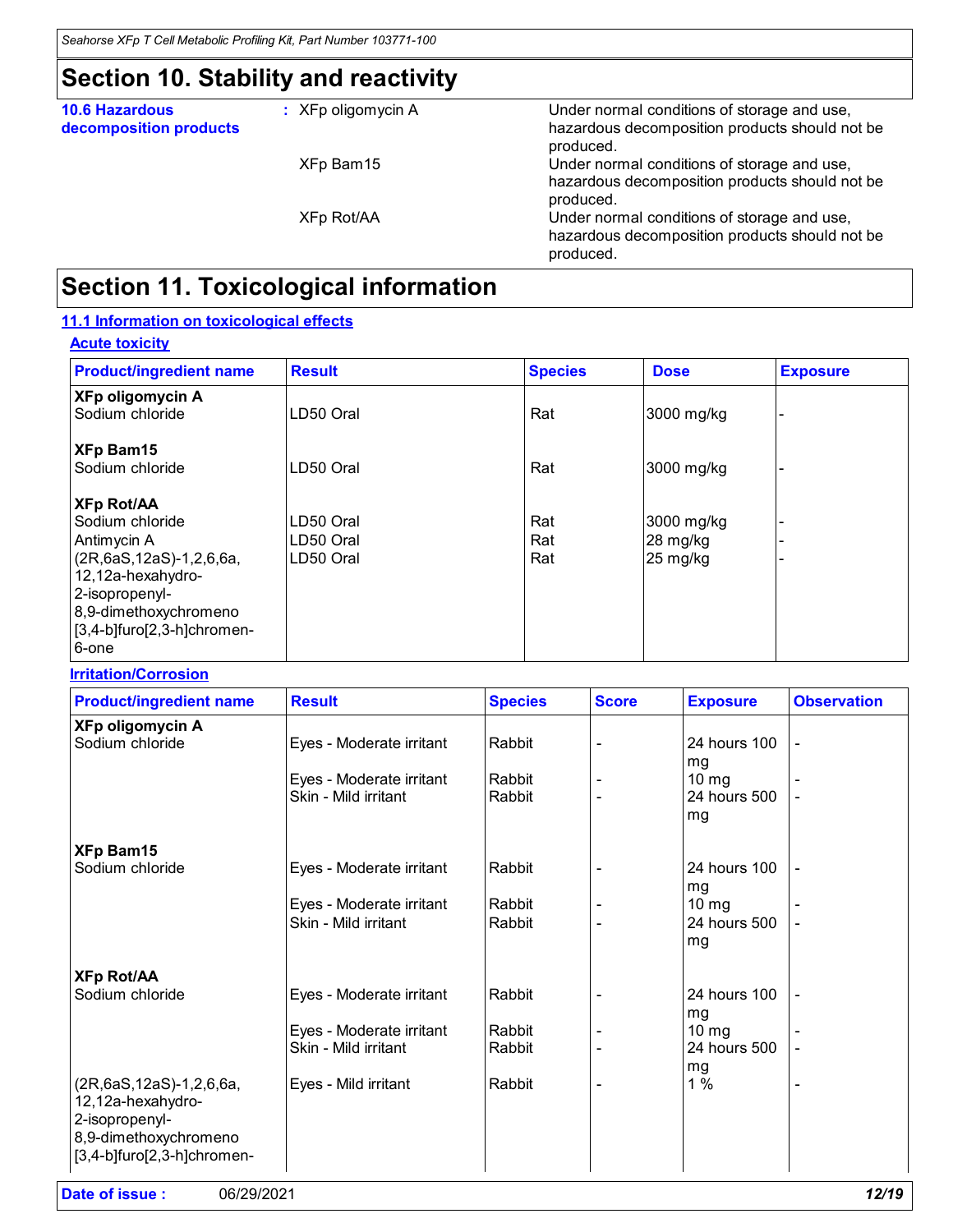### **Section 11. Toxicological information**

|       | __ |  |  |
|-------|----|--|--|
| 6-one |    |  |  |
|       |    |  |  |

#### **Sensitization**

Not available.

| <b>Mutagenicity</b>                                     |                  |
|---------------------------------------------------------|------------------|
| <b>Conclusion/Summary</b>                               | : Not available. |
| <b>Carcinogenicity</b>                                  |                  |
| <b>Conclusion/Summary</b>                               | : Not available. |
| <b>Reproductive toxicity</b>                            |                  |
| <b>Conclusion/Summary</b>                               | : Not available. |
| <b>Teratogenicity</b>                                   |                  |
| <b>Conclusion/Summary</b>                               | : Not available. |
| <b>Specific target organ toxicity (single exposure)</b> |                  |

| <b>Name</b>                                                                                                                                       | <b>Category</b> | <b>Route of</b><br>exposure | <b>Target organs</b>                     |
|---------------------------------------------------------------------------------------------------------------------------------------------------|-----------------|-----------------------------|------------------------------------------|
| <b>XFp Rot/AA</b><br>$\left(2R,6aS,12aS\right)-1,2,6,6a,12,12a$ -hexahydro-2-isopropenyl-<br>8,9-dimethoxychromeno[3,4-b]furo[2,3-h]chromen-6-one | Category 3      |                             | Respiratory tract<br><b>l</b> irritation |
|                                                                                                                                                   | Category 3      |                             | Narcotic effects                         |

#### **Specific target organ toxicity (repeated exposure)** Not available.

#### **Aspiration hazard**

Not available.

| <b>Information on the likely</b><br>routes of exposure | : XFp oligomycin A<br>XFp Bam15<br><b>XFp Rot/AA</b> | Not available.<br>Not available.<br>Not available.                                                                                                          |
|--------------------------------------------------------|------------------------------------------------------|-------------------------------------------------------------------------------------------------------------------------------------------------------------|
| <b>Potential acute health effects</b>                  |                                                      |                                                                                                                                                             |
| <b>Eye contact</b>                                     | $:$ XFp oligomycin A<br>XFp Bam15<br>XFp Rot/AA      | No known significant effects or critical hazards.<br>No known significant effects or critical hazards.<br>No known significant effects or critical hazards. |
| <b>Inhalation</b>                                      | : XFp oligomycin A<br>XFp Bam15<br>XFp Rot/AA        | No known significant effects or critical hazards.<br>No known significant effects or critical hazards.<br>No known significant effects or critical hazards. |
| <b>Skin contact</b>                                    | : XFp oligomycin A<br>XFp Bam15<br>XFp Rot/AA        | No known significant effects or critical hazards.<br>No known significant effects or critical hazards.<br>No known significant effects or critical hazards. |
| <b>Ingestion</b>                                       | $:$ XFp oligomycin A<br>XFp Bam15<br>XFp Rot/AA      | No known significant effects or critical hazards.<br>No known significant effects or critical hazards.<br>No known significant effects or critical hazards. |

#### **Symptoms related to the physical, chemical and toxicological characteristics**

| <b>Eye contact</b>  | $:$ XFp oligomycin A<br>XFp Bam15<br>XFp Rot/AA | No specific data.<br>No specific data.<br>No specific data. |
|---------------------|-------------------------------------------------|-------------------------------------------------------------|
| <b>Inhalation</b>   | $:$ XFp oligomycin A<br>XFp Bam15<br>XFp Rot/AA | No specific data.<br>No specific data.<br>No specific data. |
| <b>Skin contact</b> | : XFp oligomycin A<br>XFp Bam15<br>XFp Rot/AA   | No specific data.<br>No specific data.<br>No specific data. |

| Date of issue: | 06/29/2021 | 13/19 |  |
|----------------|------------|-------|--|
|                |            |       |  |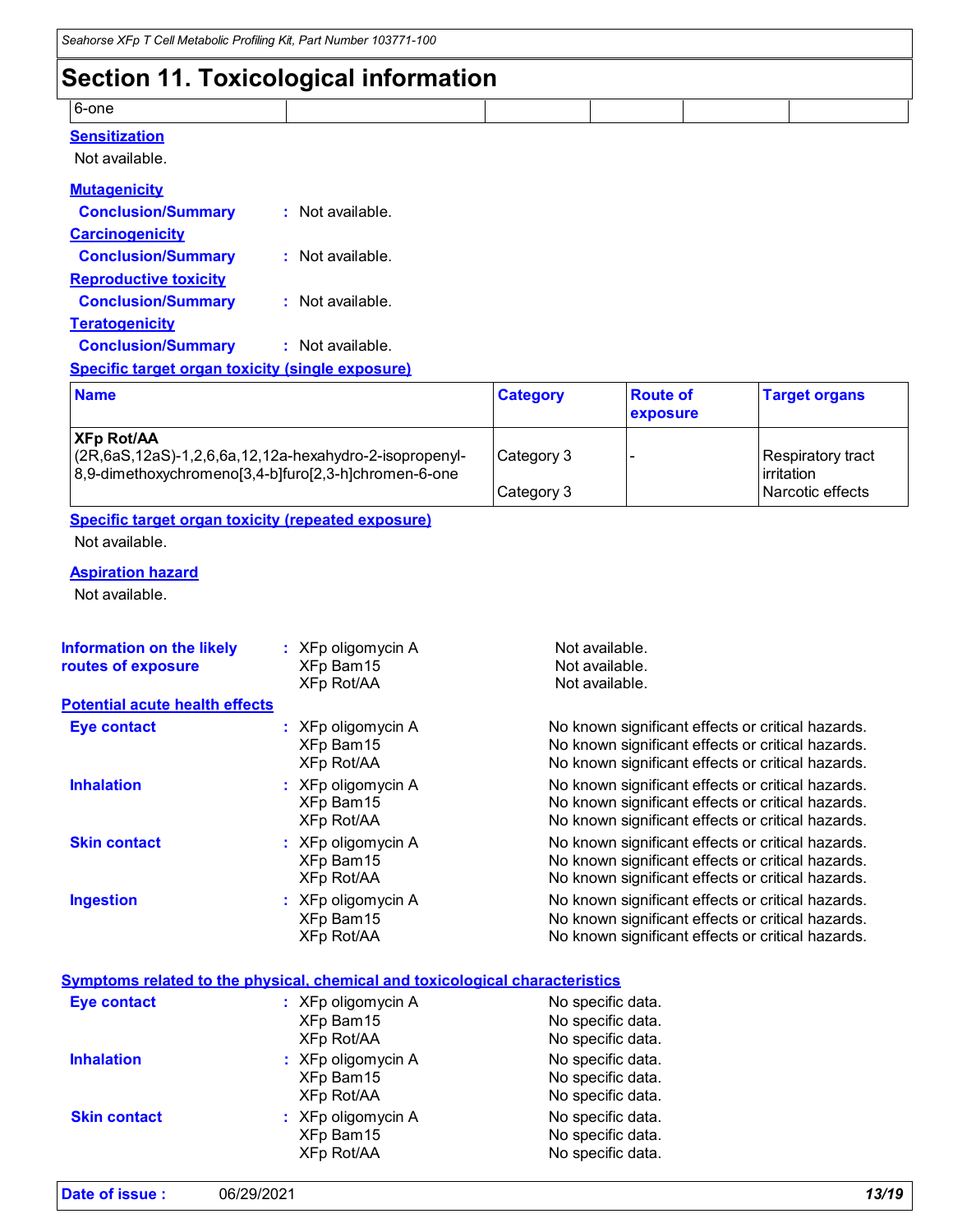# **Section 11. Toxicological information**

**Ingestion Contains Example 2. All XFp oligomycin A Contains A** No specific data. XFp Bam15 No specific data.<br>
XFp Rot/AA No specific data. No specific data.

|                                              |                                                 | Delayed and immediate effects and also chronic effects from short and long term exposure                                                                    |
|----------------------------------------------|-------------------------------------------------|-------------------------------------------------------------------------------------------------------------------------------------------------------------|
| <b>Short term exposure</b>                   |                                                 |                                                                                                                                                             |
| <b>Potential immediate</b><br><b>effects</b> | : Not available.                                |                                                                                                                                                             |
| <b>Potential delayed effects</b>             | : Not available.                                |                                                                                                                                                             |
| <b>Long term exposure</b>                    |                                                 |                                                                                                                                                             |
| <b>Potential immediate</b><br>effects        | $:$ Not available.                              |                                                                                                                                                             |
| <b>Potential delayed effects</b>             | : Not available.                                |                                                                                                                                                             |
| <b>Potential chronic health effects</b>      |                                                 |                                                                                                                                                             |
| <b>General</b>                               | : XFp oligomycin A<br>XFp Bam15<br>XFp Rot/AA   | No known significant effects or critical hazards.<br>No known significant effects or critical hazards.<br>No known significant effects or critical hazards. |
| <b>Carcinogenicity</b>                       | $:$ XFp oligomycin A<br>XFp Bam15<br>XFp Rot/AA | No known significant effects or critical hazards.<br>No known significant effects or critical hazards.<br>No known significant effects or critical hazards. |
| <b>Mutagenicity</b>                          | : XFp oligomycin A<br>XFp Bam15<br>XFp Rot/AA   | No known significant effects or critical hazards.<br>No known significant effects or critical hazards.<br>No known significant effects or critical hazards. |
| <b>Reproductive toxicity</b>                 | : XFp oligomycin A<br>XFp Bam15<br>XFp Rot/AA   | No known significant effects or critical hazards.<br>No known significant effects or critical hazards.<br>No known significant effects or critical hazards. |

#### **Numerical measures of toxicity**

#### **Acute toxicity estimates**

| <b>Product/ingredient name</b>                                         | Oral (mg/<br>kg) | <b>Dermal</b><br>(mg/kg) | <b>Inhalation</b><br>(gases)<br>(ppm) | <b>Inhalation</b><br>(vapors)<br>(mg/l) | <b>Inhalation</b><br>(dusts and<br>mists) (mg/<br>I) |
|------------------------------------------------------------------------|------------------|--------------------------|---------------------------------------|-----------------------------------------|------------------------------------------------------|
| <b>XFp oligomycin A</b>                                                |                  |                          |                                       |                                         |                                                      |
| XFp oligomycin A                                                       | 101101.6         | N/A                      | N/A                                   | N/A                                     | N/A                                                  |
| Sodium chloride                                                        | 3000             | N/A                      | N/A                                   | N/A                                     | N/A                                                  |
| <b>XFp Bam15</b>                                                       |                  |                          |                                       |                                         |                                                      |
| XFp Bam15                                                              | 99003            | N/A                      | N/A                                   | N/A                                     | N/A                                                  |
| Sodium chloride                                                        | 3000             | N/A                      | N/A                                   | N/A                                     | N/A                                                  |
| <b>XFp Rot/AA</b>                                                      |                  |                          |                                       |                                         |                                                      |
| XFp Rot/AA                                                             | 99020.6          | N/A                      | N/A                                   | N/A                                     | N/A                                                  |
| Sodium chloride                                                        | 3000             | N/A                      | N/A                                   | N/A                                     | N/A                                                  |
| Antimycin A                                                            | 28               | N/A                      | N/A                                   | N/A                                     | N/A                                                  |
| (2R,6aS,12aS)-1,2,6,6a,12,12a-hexahydro-                               | 25               | N/A                      | IN/A                                  | N/A                                     | N/A                                                  |
| 2-isopropenyl-8,9-dimethoxychromeno[3,4-b]furo<br>[2,3-h]chromen-6-one |                  |                          |                                       |                                         |                                                      |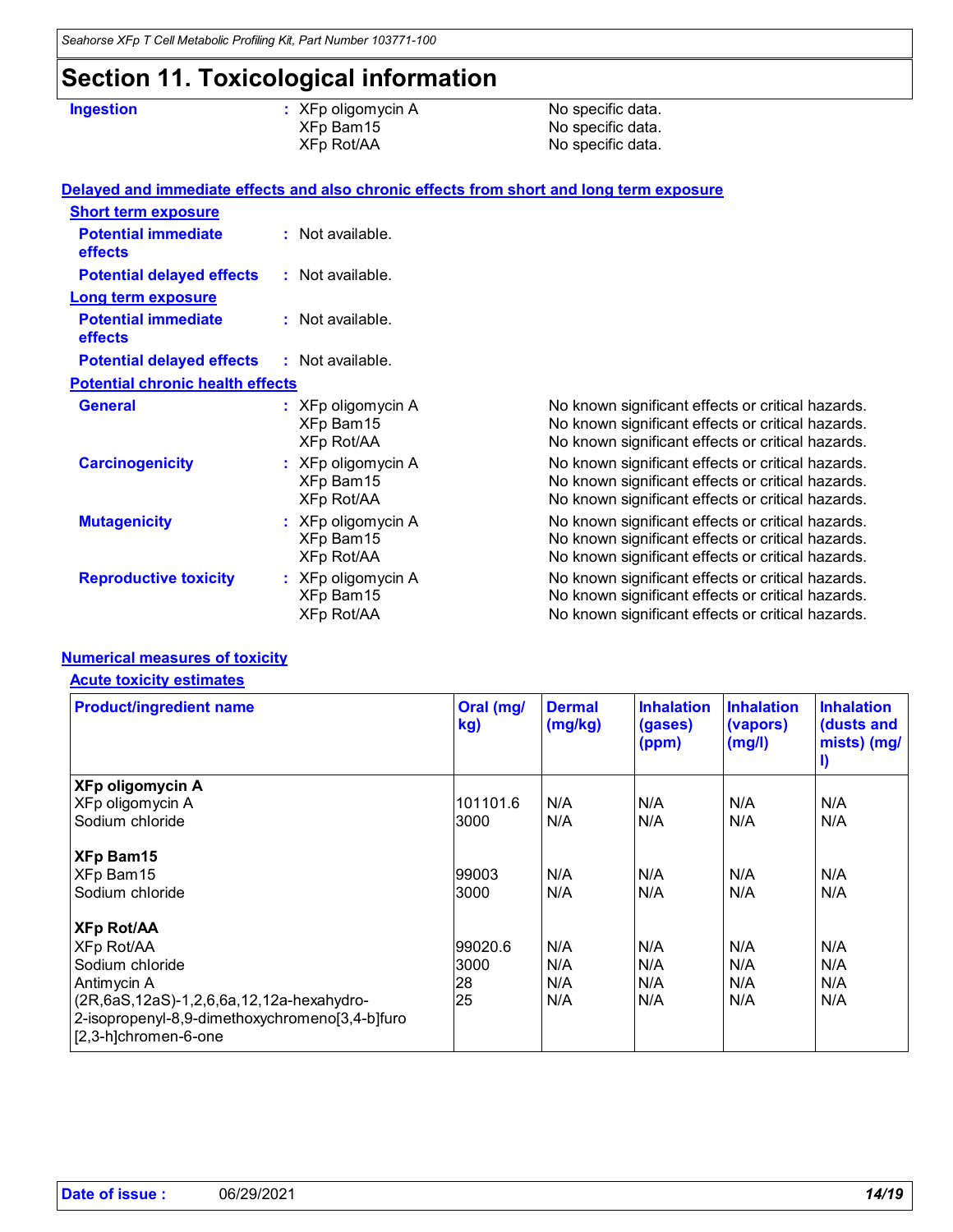# **Section 12. Ecological information**

### **12.1 Toxicity**

| <b>Product/ingredient name</b>                                                                 | <b>Result</b>                                                                                                                                    | <b>Species</b>                                                                                                                                                                         | <b>Exposure</b>                             |
|------------------------------------------------------------------------------------------------|--------------------------------------------------------------------------------------------------------------------------------------------------|----------------------------------------------------------------------------------------------------------------------------------------------------------------------------------------|---------------------------------------------|
| <b>XFp oligomycin A</b><br>Sodium chloride                                                     | Acute EC50 4.74 g/L Fresh water                                                                                                                  | Algae - Chlamydomonas<br>reinhardtii                                                                                                                                                   | 96 hours                                    |
|                                                                                                | Acute EC50 519.6 mg/l Fresh water<br>Acute IC50 6.87 g/L Fresh water<br>Acute LC50 1000000 µg/l Fresh water<br>Chronic LC10 781 mg/l Fresh water | Crustaceans - Cypris subglobosa<br>Aquatic plants - Lemna minor<br>Fish - Morone saxatilis - Larvae<br>Crustaceans - Hyalella azteca -<br>Juvenile (Fledgling, Hatchling,              | 48 hours<br>96 hours<br>96 hours<br>3 weeks |
|                                                                                                | Chronic NOEC 6 g/L Fresh water<br>Chronic NOEC 0.314 g/L Fresh water<br>Chronic NOEC 100 mg/l Fresh water                                        | Weanling)<br>Aquatic plants - Lemna minor<br>Daphnia - Daphnia pulex<br>Fish - Gambusia holbrooki - Adult                                                                              | 96 hours<br>21 days<br>8 weeks              |
| <b>XFp Bam15</b>                                                                               |                                                                                                                                                  |                                                                                                                                                                                        |                                             |
| Sodium chloride                                                                                | Acute EC50 4.74 g/L Fresh water                                                                                                                  | Algae - Chlamydomonas<br>reinhardtii                                                                                                                                                   | 96 hours                                    |
|                                                                                                | Acute EC50 519.6 mg/l Fresh water<br>Acute IC50 6.87 g/L Fresh water<br>Acute LC50 1000000 µg/l Fresh water<br>Chronic LC10 781 mg/l Fresh water | Crustaceans - Cypris subglobosa<br>Aquatic plants - Lemna minor<br>Fish - Morone saxatilis - Larvae<br>Crustaceans - Hyalella azteca -<br>Juvenile (Fledgling, Hatchling,              | 48 hours<br>96 hours<br>96 hours<br>3 weeks |
|                                                                                                | Chronic NOEC 6 g/L Fresh water<br>Chronic NOEC 0.314 g/L Fresh water<br>Chronic NOEC 100 mg/l Fresh water                                        | Weanling)<br>Aquatic plants - Lemna minor<br>Daphnia - Daphnia pulex<br>Fish - Gambusia holbrooki - Adult                                                                              | 96 hours<br>21 days<br>8 weeks              |
| <b>XFp Rot/AA</b>                                                                              |                                                                                                                                                  |                                                                                                                                                                                        |                                             |
| Sodium chloride                                                                                | Acute EC50 4.74 g/L Fresh water                                                                                                                  | Algae - Chlamydomonas<br>reinhardtii                                                                                                                                                   | 96 hours                                    |
|                                                                                                | Acute EC50 519.6 mg/l Fresh water<br>Acute IC50 6.87 g/L Fresh water<br>Acute LC50 1000000 µg/l Fresh water<br>Chronic LC10 781 mg/l Fresh water | Crustaceans - Cypris subglobosa<br>Aquatic plants - Lemna minor<br>Fish - Morone saxatilis - Larvae<br>Crustaceans - Hyalella azteca -<br>Juvenile (Fledgling, Hatchling,<br>Weanling) | 48 hours<br>96 hours<br>96 hours<br>3 weeks |
| Antimycin A                                                                                    | Chronic NOEC 6 g/L Fresh water<br>Chronic NOEC 0.314 g/L Fresh water<br>Chronic NOEC 100 mg/l Fresh water<br>Acute EC50 0.024 ppm Marine water   | Aquatic plants - Lemna minor<br>Daphnia - Daphnia pulex<br>Fish - Gambusia holbrooki - Adult<br>Crustaceans - Penaeus duorarum                                                         | 96 hours<br>21 days<br>8 weeks<br>48 hours  |
| (2R,6aS,12aS)-1,2,6,6a,<br>12,12a-hexahydro-<br>2-isopropenyl-<br>8,9-dimethoxychromeno[3,4-b] | Acute LC50 0.000019 mg/l Fresh water<br>Acute EC50 190 µg/l Fresh water                                                                          | Fish - Oncorhynchus mykiss<br>Crustaceans - Simocephalus<br>serrulatus - Larvae                                                                                                        | 96 hours<br>48 hours                        |
| furo[2,3-h]chromen-6-one                                                                       | Acute EC50 3.7 µg/l Fresh water<br>Acute LC50 1.9 ppb Fresh water<br>Chronic NOEC 1.25 µg/l Fresh water                                          | Daphnia - Daphnia magna<br>Fish - Oncorhynchus mykiss<br>Daphnia - Daphnia magna                                                                                                       | 48 hours<br>96 hours<br>21 days             |

#### **12.2 Persistence and degradability**

Not available.

#### **12.3 Bioaccumulative potential**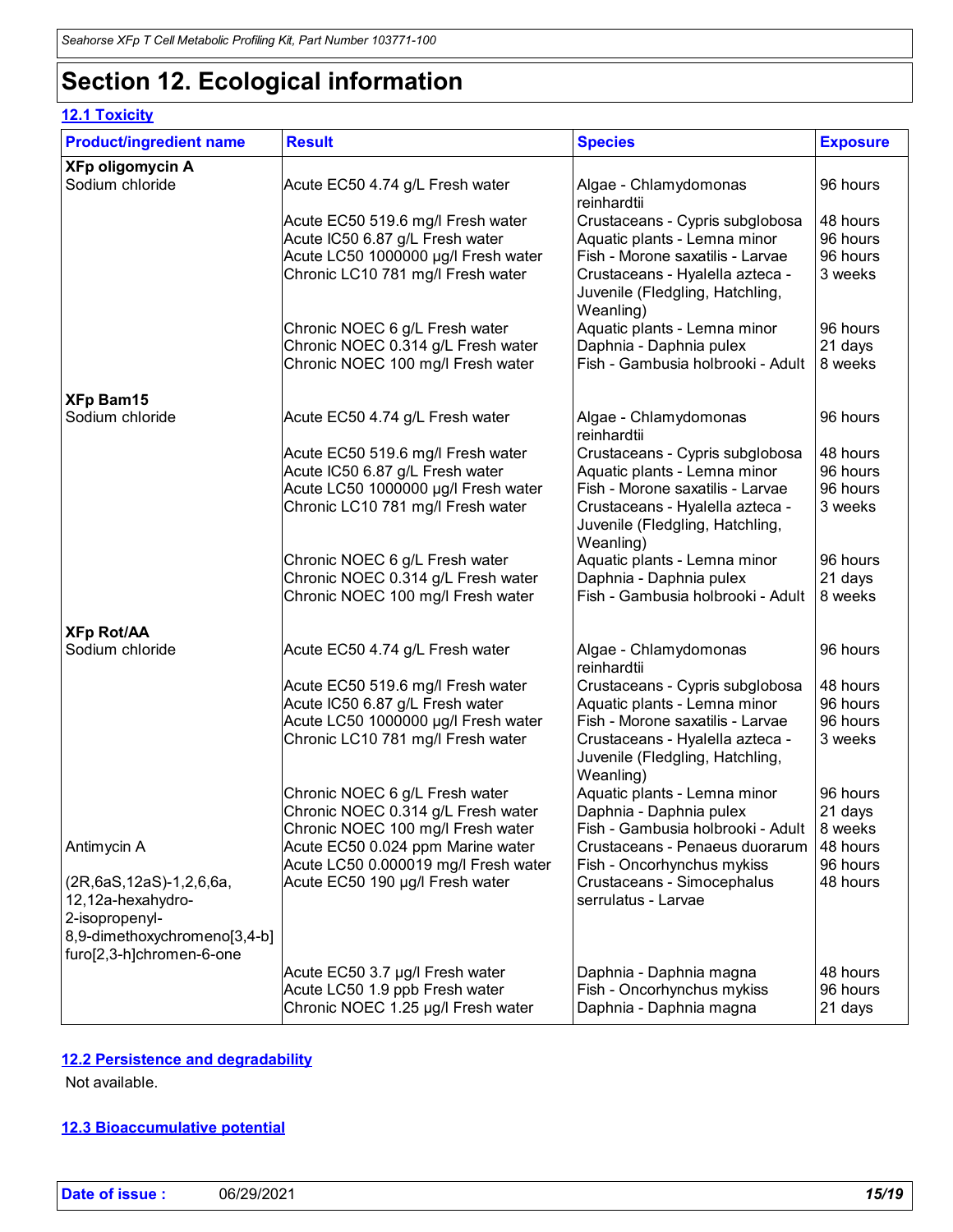# **Section 12. Ecological information**

| <b>Product/ingredient name</b>                                                                                                                              | $\mathsf{LogP}_\mathsf{ow}$ | <b>BCF</b> | <b>Potential</b> |
|-------------------------------------------------------------------------------------------------------------------------------------------------------------|-----------------------------|------------|------------------|
| <b>XFp Rot/AA</b><br>$(2R, 6aS, 12aS) - 1, 2, 6, 6a,$<br>$12,12a$ -hexahydro-<br>2-isopropenyl-<br>8,9-dimethoxychromeno[3,4-b]<br>furo[2,3-h]chromen-6-one | 4.1                         | 25.7       | low              |

#### **12.4 Mobility in soil**

**Soil/water partition coefficient (K**<sup>oc</sup>) **:** Not available.

**12.5 Other adverse effects :** No known significant effects or critical hazards.

### **Section 13. Disposal considerations**

#### **13.1 Waste treatment methods**

| <b>Disposal methods</b> | : The generation of waste should be avoided or minimized wherever possible. Disposal of<br>this product, solutions and any by-products should at all times comply with the<br>requirements of environmental protection and waste disposal legislation and any regional<br>local authority requirements. Dispose of surplus and non-recyclable products via a<br>licensed waste disposal contractor. Waste should not be disposed of untreated to the<br>sewer unless fully compliant with the requirements of all authorities with jurisdiction.<br>Waste packaging should be recycled. Incineration or landfill should only be considered<br>when recycling is not feasible. This material and its container must be disposed of in a<br>safe way. Care should be taken when handling emptied containers that have not been<br>cleaned or rinsed out. Empty containers or liners may retain some product residues. |
|-------------------------|---------------------------------------------------------------------------------------------------------------------------------------------------------------------------------------------------------------------------------------------------------------------------------------------------------------------------------------------------------------------------------------------------------------------------------------------------------------------------------------------------------------------------------------------------------------------------------------------------------------------------------------------------------------------------------------------------------------------------------------------------------------------------------------------------------------------------------------------------------------------------------------------------------------------|
|                         | Avoid dispersal of spilled material and runoff and contact with soil, waterways, drains and<br>sewers.                                                                                                                                                                                                                                                                                                                                                                                                                                                                                                                                                                                                                                                                                                                                                                                                              |

**Disposal should be in accordance with applicable regional, national and local laws and regulations. Local regulations may be more stringent than regional or national requirements.**

**The information presented below only applies to the material as supplied. The identification based on characteristic (s) or listing may not apply if the material has been used or otherwise contaminated. It is the responsibility of the waste generator to determine the toxicity and physical properties of the material generated to determine the proper waste identification and disposal methods in compliance with applicable regulations.**

**Refer to Section 7: HANDLING AND STORAGE and Section 8: EXPOSURE CONTROLS/PERSONAL PROTECTION for additional handling information and protection of employees.**

### **Section 14. Transport information**

| <b>DOT / TDG / Mexico / IMDG / :</b> Not regulated.<br><b>IATA</b>               |                                                                                                                                                                                                                                                 |
|----------------------------------------------------------------------------------|-------------------------------------------------------------------------------------------------------------------------------------------------------------------------------------------------------------------------------------------------|
| <b>Additional information</b>                                                    |                                                                                                                                                                                                                                                 |
| <b>Remarks:</b> De minimis quantities                                            |                                                                                                                                                                                                                                                 |
|                                                                                  | Special precautions for user : Transport within user's premises: always transport in closed containers that are<br>upright and secure. Ensure that persons transporting the product know what to do in the<br>event of an accident or spillage. |
| <b>Transport in bulk according : Not available.</b><br>to <b>IMO</b> instruments |                                                                                                                                                                                                                                                 |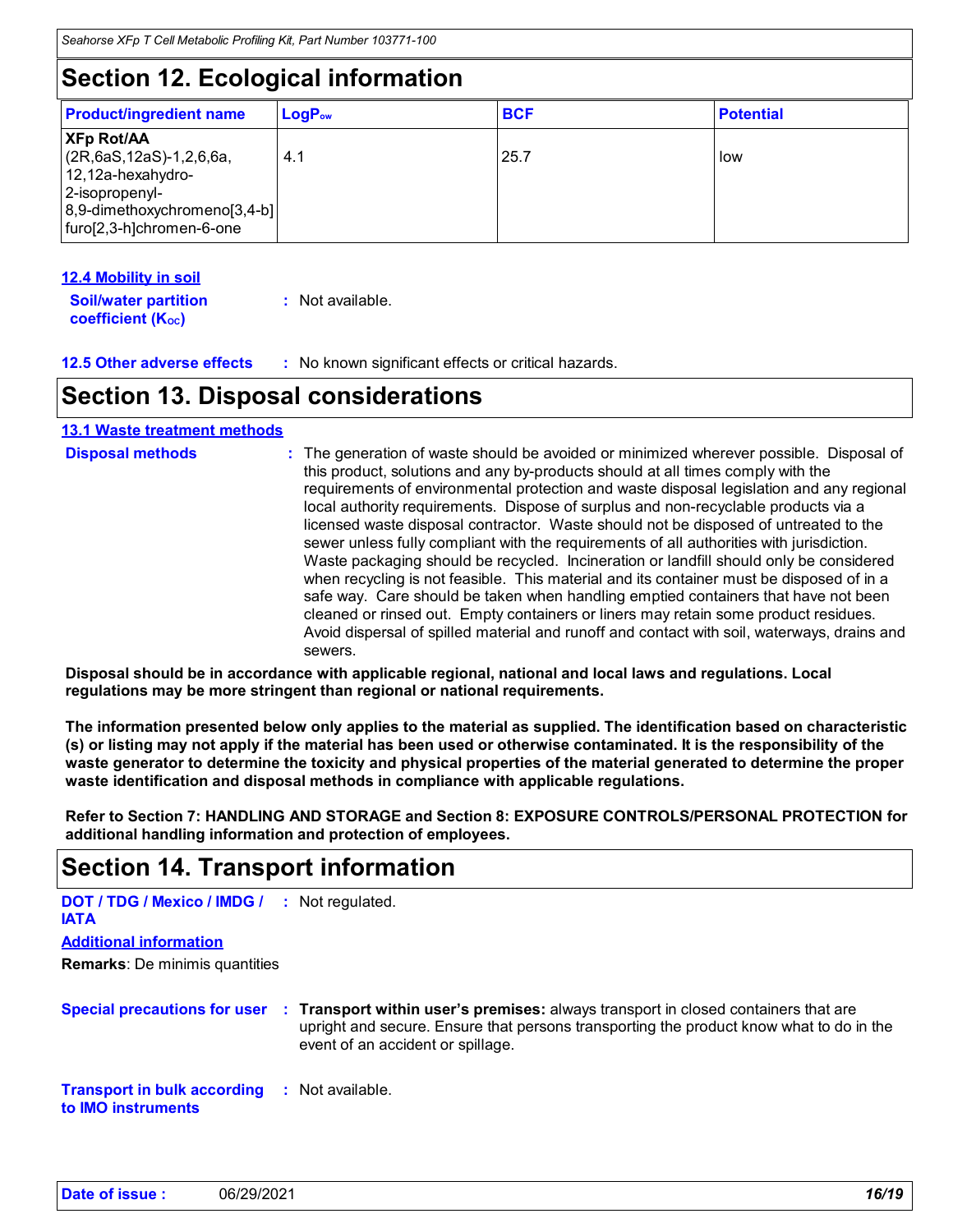# **Section 15. Regulatory information**

### **15.1 Safety, health and environmental regulations/legislation specific for the substance or mixture**

**U.S. Federal regulations Clean Water Act (CWA) 311**: Nitric acid, iron(3+) salt, nonahydrate **: TSCA 8(a) CDR Exempt/Partial exemption**: Not determined

| <b>Clean Air Act Section 112</b><br>(b) Hazardous Air<br><b>Pollutants (HAPs)</b> | : Not listed |  |
|-----------------------------------------------------------------------------------|--------------|--|
| <b>Clean Air Act Section 602</b><br><b>Class I Substances</b>                     | : Not listed |  |
| <b>Clean Air Act Section 602</b><br><b>Class II Substances</b>                    | : Not listed |  |
| <b>DEA List I Chemicals</b><br>(Precursor Chemicals)                              | : Not listed |  |
| <b>DEA List II Chemicals</b><br><b>(Essential Chemicals)</b>                      | : Not listed |  |

#### **SARA 302/304**

**Composition/information on ingredients**

|                                  |                            |               |            | <b>SARA 302 TPQ</b> |           | <b>SARA 304 RQ</b> |           |
|----------------------------------|----------------------------|---------------|------------|---------------------|-----------|--------------------|-----------|
| <b>Name</b>                      |                            | $\frac{9}{6}$ | <b>EHS</b> | (lbs)               | (gallons) | (lbs)              | (gallons) |
| <b>XFp Rot/AA</b><br>Antimycin A |                            | ≤0.1          | Yes.       | 1000/<br>10000      |           | 1000               |           |
| SARA 304 RQ                      | 6946099 lbs / 3153528.9 kg |               |            |                     |           |                    |           |

#### **SARA 311/312**

**Classification :** XFp oligomycin A Not applicable. XFp Rot/AA

XFp Bam15 Not applicable.<br>XFp Rot/AA Not applicable.

#### **Composition/information on ingredients**

| <b>Name</b>                                | $\frac{9}{6}$ | <b>Classification</b>        |
|--------------------------------------------|---------------|------------------------------|
| <b>XFp oligomycin A</b><br>Sodium chloride | ≤3            | EYE IRRITATION - Category 2A |
| <b>XFp Bam15</b><br>Sodium chloride        | ≤5            | EYE IRRITATION - Category 2A |
| <b>XFp Rot/AA</b><br>Sodium chloride       | ≤5            | EYE IRRITATION - Category 2A |

| <b>State regulations</b>   |                                      |
|----------------------------|--------------------------------------|
| <b>Massachusetts</b>       | : None of the components are listed. |
| <b>New York</b>            | : None of the components are listed. |
| <b>New Jersey</b>          | : None of the components are listed. |
| <b>Pennsylvania</b>        | : None of the components are listed. |
| <b>California Prop. 65</b> |                                      |

This product does not require a Safe Harbor warning under California Prop. 65.

#### **International regulations**

**Chemical Weapon Convention List Schedules I, II & III Chemicals** Not listed.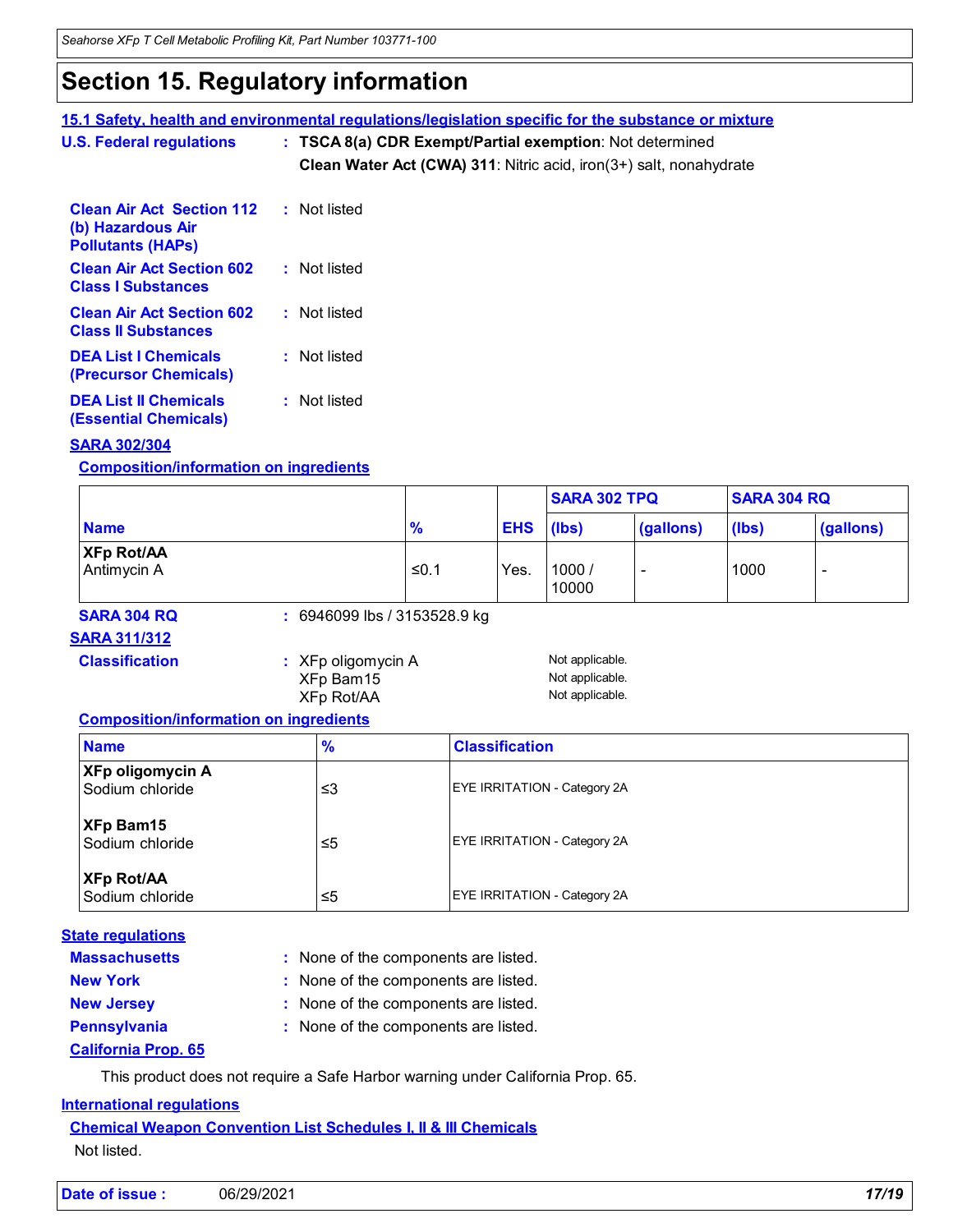# **Section 15. Regulatory information**

#### **Montreal Protocol**

Not listed.

**Stockholm Convention on Persistent Organic Pollutants** Not listed.

**Rotterdam Convention on Prior Informed Consent (PIC)** Not listed.

#### **UNECE Aarhus Protocol on POPs and Heavy Metals**

Not listed.

#### **Inventory list**

| <b>Australia</b>         | : Not determined.                                                                  |
|--------------------------|------------------------------------------------------------------------------------|
| <b>Canada</b>            | : Not determined.                                                                  |
| <b>China</b>             | : Not determined.                                                                  |
| <b>Europe</b>            | : Not determined.                                                                  |
| <b>Japan</b>             | Japan inventory (ENCS): Not determined.<br>Japan inventory (ISHL): Not determined. |
| <b>New Zealand</b>       | : Not determined.                                                                  |
| <b>Philippines</b>       | : Not determined.                                                                  |
| <b>Republic of Korea</b> | : Not determined.                                                                  |
| <b>Taiwan</b>            | : Not determined.                                                                  |
| <b>Thailand</b>          | : Not determined.                                                                  |
| <b>Turkey</b>            | Not determined.                                                                    |
| <b>United States</b>     | : Not determined.                                                                  |
| <b>Viet Nam</b>          | : Not determined.                                                                  |

# **Section 16. Other information**

| <b>History</b>              |                                                                                                                                                                                                                                                                                                                                                                                                                                                                                                                                                                                   |
|-----------------------------|-----------------------------------------------------------------------------------------------------------------------------------------------------------------------------------------------------------------------------------------------------------------------------------------------------------------------------------------------------------------------------------------------------------------------------------------------------------------------------------------------------------------------------------------------------------------------------------|
| Date of issue               | : 06/29/2021                                                                                                                                                                                                                                                                                                                                                                                                                                                                                                                                                                      |
| Date of previous issue      | : No previous validation                                                                                                                                                                                                                                                                                                                                                                                                                                                                                                                                                          |
| <b>Version</b>              | : 1                                                                                                                                                                                                                                                                                                                                                                                                                                                                                                                                                                               |
| <b>Key to abbreviations</b> | $\therefore$ ATE = Acute Toxicity Estimate<br>BCF = Bioconcentration Factor<br>GHS = Globally Harmonized System of Classification and Labelling of Chemicals<br>IATA = International Air Transport Association<br>IBC = Intermediate Bulk Container<br>IMDG = International Maritime Dangerous Goods<br>LogPow = logarithm of the octanol/water partition coefficient<br>MARPOL = International Convention for the Prevention of Pollution From Ships, 1973 as<br>modified by the Protocol of 1978. ("Marpol" = marine pollution)<br>$N/A = Not available$<br>UN = United Nations |

#### **Procedure used to derive the classification**

| <b>Classification</b>                                    | <b>Justification</b>      |
|----------------------------------------------------------|---------------------------|
| <b>XFp Rot/AA</b><br>AQUATIC HAZARD (ACUTE) - Category 1 | <b>Calculation method</b> |
| AQUATIC HAZARD (LONG-TERM) - Category 1                  | <b>Calculation method</b> |

**Indicates information that has changed from previously issued version.**

#### **Notice to reader**

| Date of issue: | 06/29/2021 | 18/19 |
|----------------|------------|-------|
|                |            | ____  |
|                |            |       |